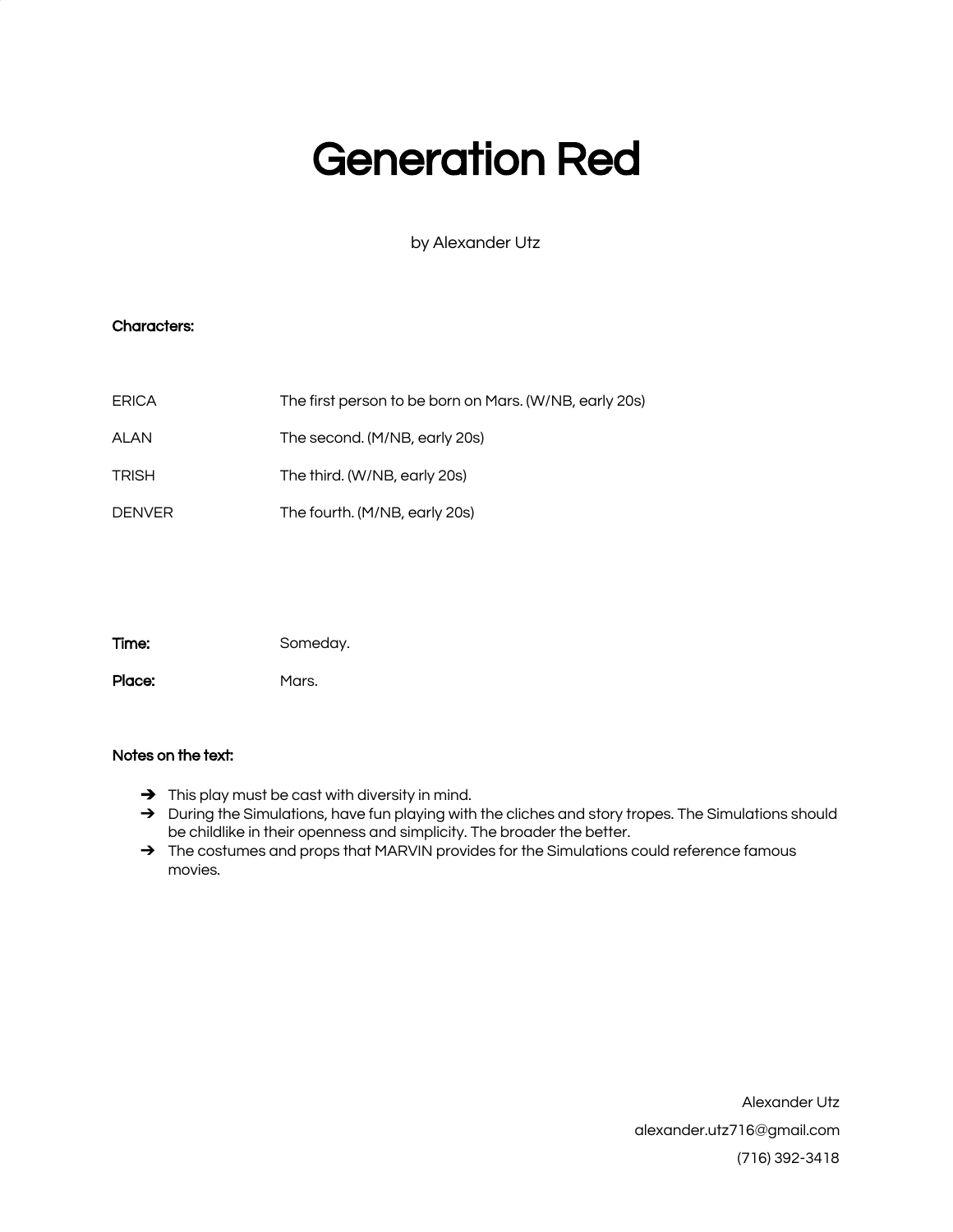Lights up on <sup>a</sup> room, <sup>a</sup> table and some chairs. A door. After <sup>a</sup> moment, ERICA enters through the door and looks around. A computer's voice, MARVIN, is heard.

#### MARVIN

Subject One, you have completed your Test. Please stand by for results.

ERICA paces, looks out the window, sits. Then, TRISH enters. MARVIN is heard again.

#### MARVIN

Subject Three, you have completed your Test. Please stand by for results.

## **TRISH**

I guess we're officially Martians now.

ERICA doesn't respond. After another moment, DENVER enters.

## MARVIN

Subject Four, you have completed your Test. Please stand by for results.

DENVER smiles at the others.

## DENVER

Ha. "Subject Four," thanks for that, MARVIN. Well, I'm all done! You're looking at the next legendary space pioneer, the next Neil Armstrong. "We're not worthy!" — Are we allowed to talk?

# ERICA

I don't know.

#### DENVER

Got it. Okay. Shut up, Denver. Ha.

DENVER sits. Pause.

#### TRISH

Do you think you did well?

#### ERICA

I don't know if we should be talking or not.

# TRISH

Alright, sorry. Geez.

ALAN enters.

#### MARVIN

Subject Two, you have completed your Test. Please stand by for results.

#### ALAN

— Are we allowed to talk?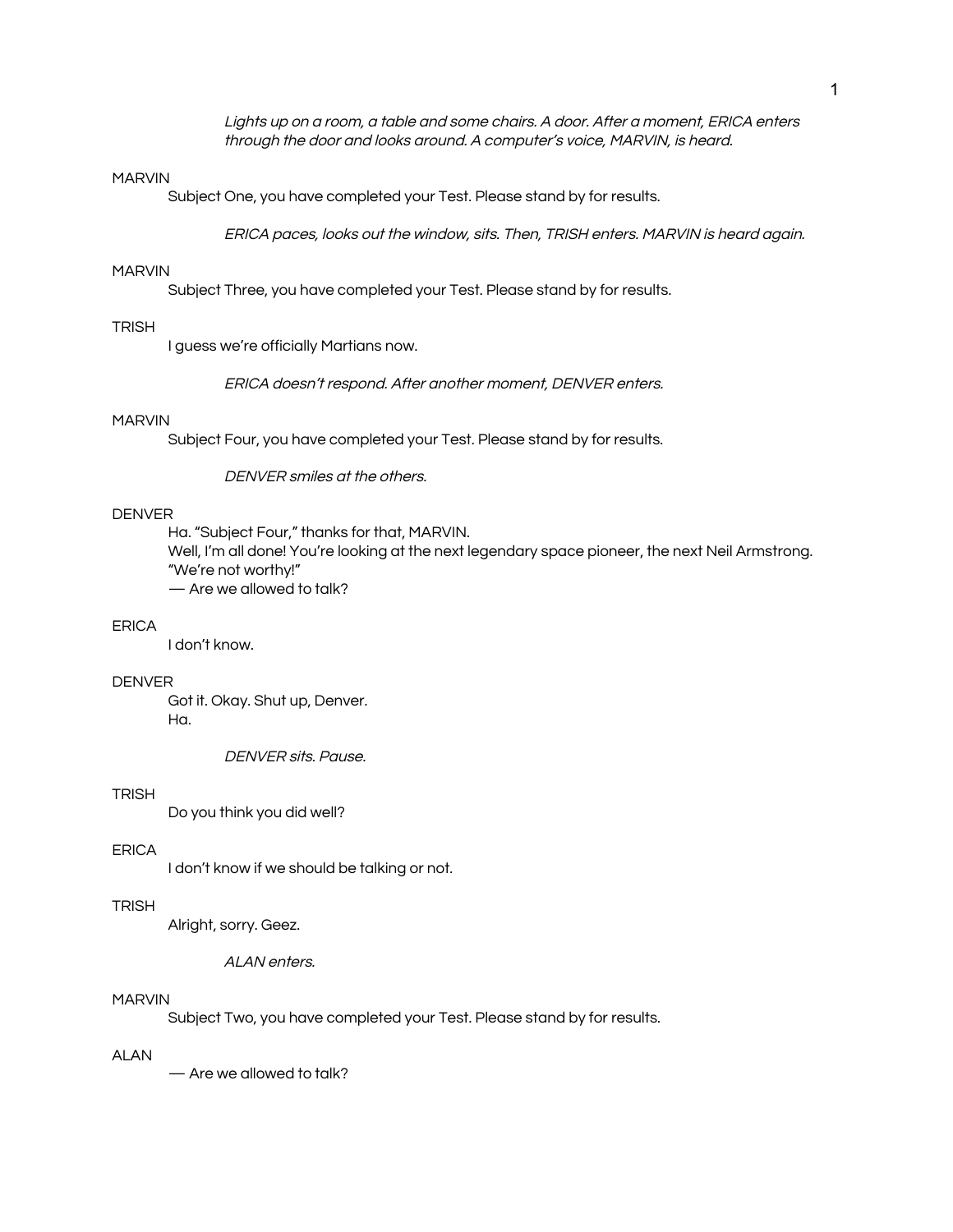We don't know.

## **ALAN**

How did it go for you all?

# DENVER

Neil Armstrong.

## ALAN

"We're not worthy!"

#### ERICA

Guys.

# MARVIN

All Subjects have now completed the Test. Please stand by for results.

#### TRISH mocking

"Please stand by for results."

# ERICA

Trish.

# **TRISH**

What? I'm sure we can talk. Hey, MARVIN, can we talk?

#### MARVIN

Subjects are permitted to do as they please. Please stand by for results.

#### **TRISH**

Okay, we're standing by for results. We get it.

# **ALAN**

So we can talk.

# TRISH

What did I tell you? It's fine.

#### MARVIN

Incoming message from MRV-Explorer. "Attention: MRV-Explorer initiating M-1 Compound return sequence."

# ALAN

Explorer? Is that —?

## **TRISH**

Our parent's ship.

# ERICA

Do you think they're finally coming back?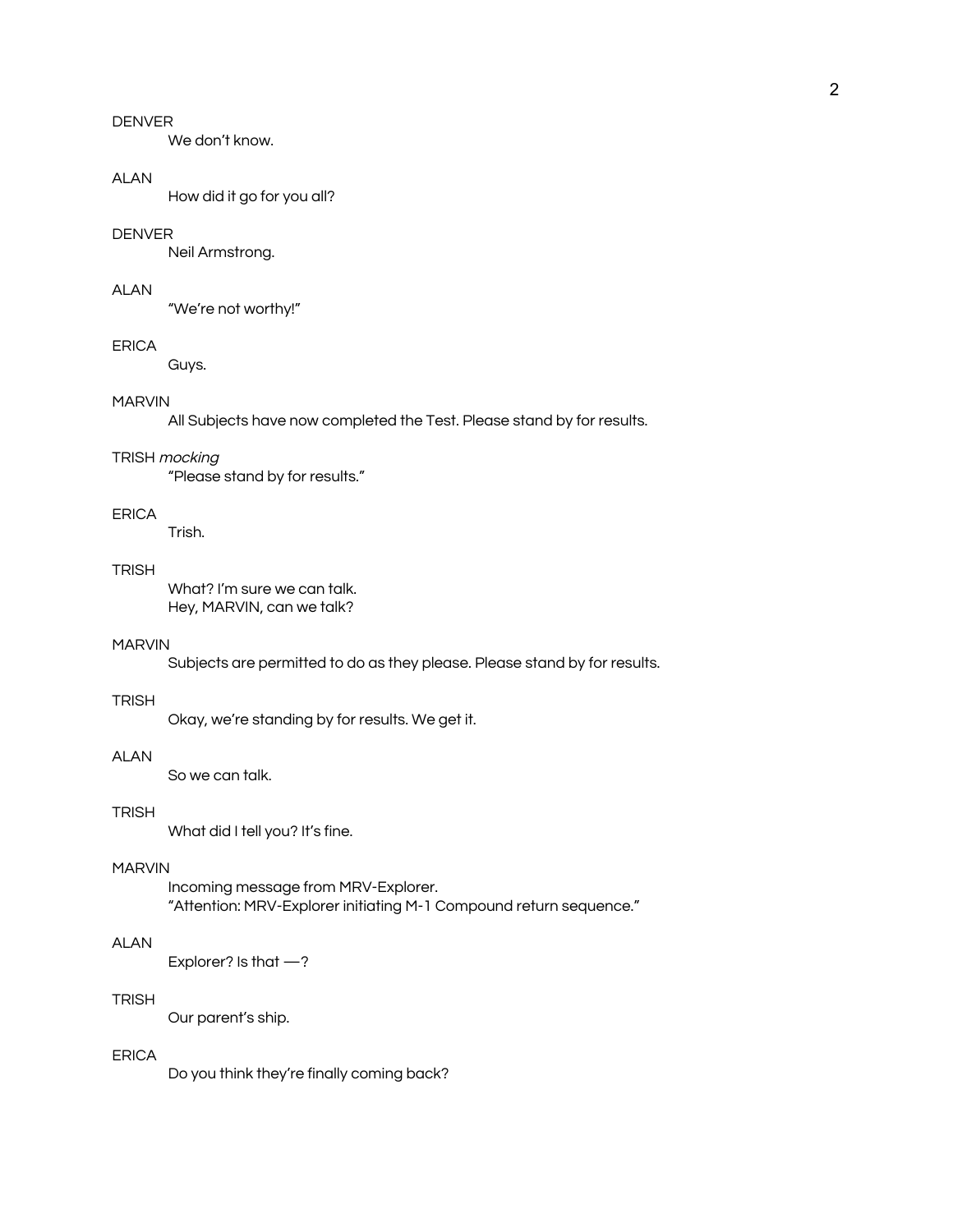A message plays through MARVIN; <sup>a</sup> woman's VOICE.

# VOICE

Hi kids, we wanted to send a message saying we're returning to the compound today. We'll be docking shortly, in Terminal B-2. Can't wait to see you soon!

#### ALAN

— Mom? You're coming back!

#### ERICA

Can we talk to everyone?

#### **DENVER**

We miss you!

## **VOICE**

I'm sorry, kids, but there's a lot of work to do here. I have to go. But we'll see you soon! We're all so excited! Love you.

#### ALAN

Love you, Mom.

The message ends.

#### MARVIN

Connection to MRV-Explorer terminated.

# ERICA

They're coming back. After all this time.

## ALAN

I can't believe it. Can you believe it?

# **TRISH**

Why didn't they tell us sooner?

#### DENVER

Maybe they wanted it to be a surprise. For our Test day.

#### **TRISH**

It's been years. And they tell us now? Don't you think that's weird?

#### ERICA

Aren't you happy about it?

## TRISH

Of course, but —

#### ALAN

This is incredible. They'll finally be back!

# ERICA

When do you think they'll get here?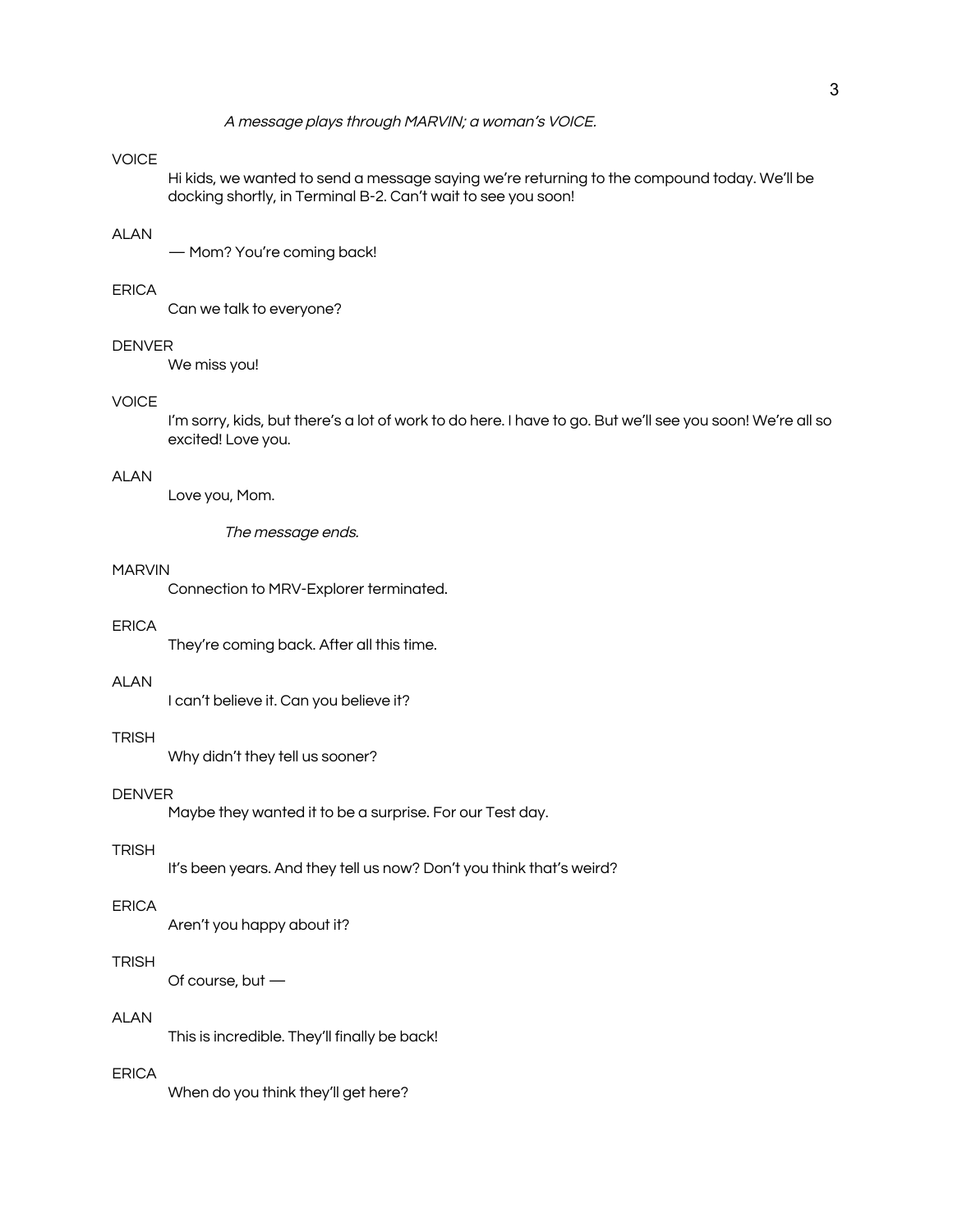MARVIN, how much longer until MRV-Explorer returns?

#### MARVIN

I'm sorry, Denver, that information is only available through Command at this time.

#### ERICA

Maybe we can go to Command to find out.

# ALAN

Would we be allowed in? We haven't passed the Test yet.

#### **FRICA**

Yeah, but this is a special occasion.

## DENVER

Plus, we're just waiting for the results. MARVIN, can we go to Command?

#### MARVIN

I'm sorry, Denver, but M-1 Command is only accessible with Test completion credentials.

#### ALAN

See?

#### **DENVER**

But we did all complete the Test. So we should be allowed in!

## MARVIN

I'm sorry, Denver. Test results are still being calculated.

## DENVER

Come on, just this once? We won't tell anyone.

## MARVIN

Please stand by for results.

# DENVER

Ugh, so we just have to sit here?

#### TRISH

Who knows, maybe this is even still part of the Test.

#### DENVER

What would the point of that be? To see how well we can sit in a room?

# TRISH

They're more interested in preparing us for the outside.

## DENVER

Right, and who knows what's out there! Aliens, probably. Deadly killer aliens. We're being bred as expendable lives in a great war of the worlds!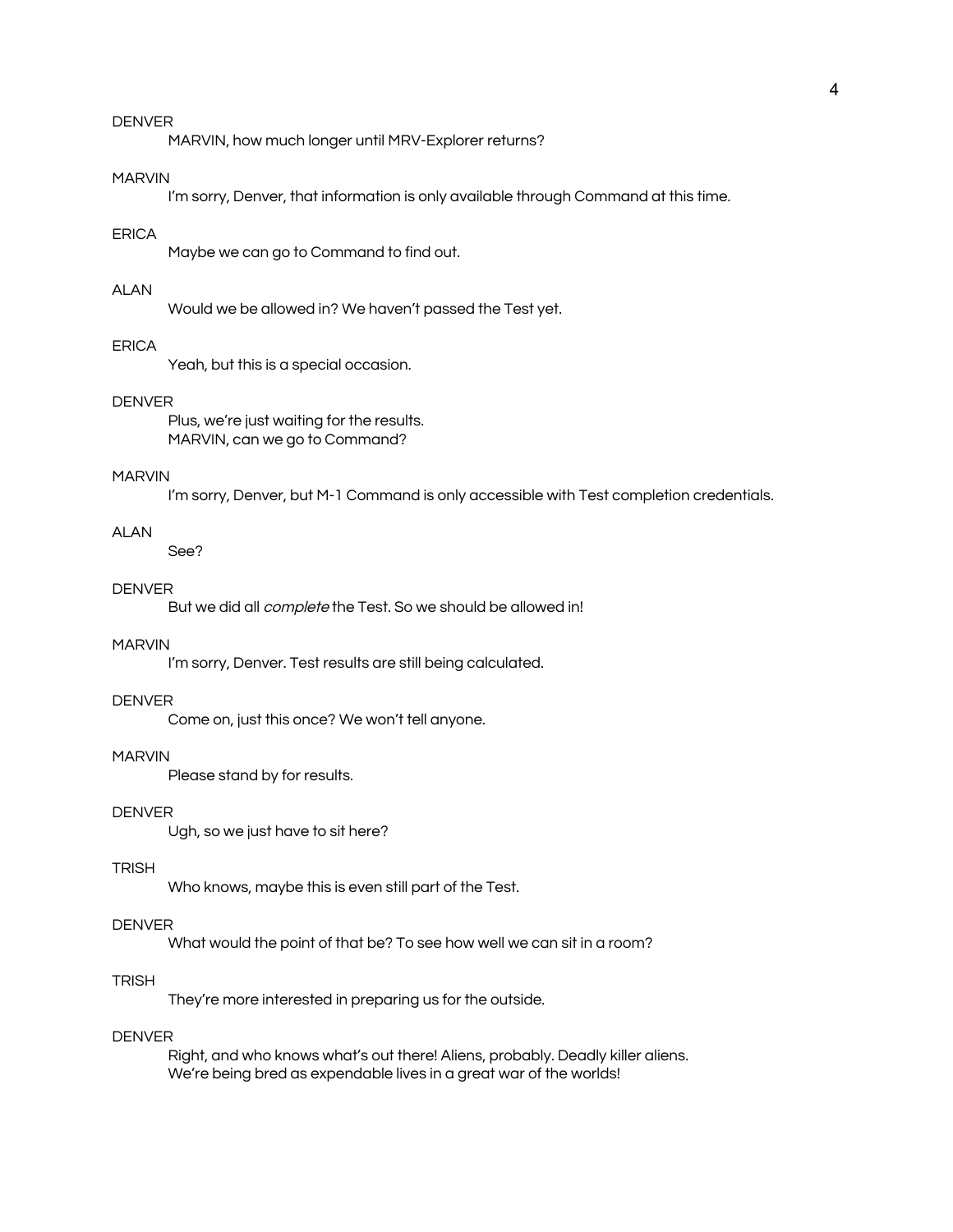If that's the case, I don't mind staying inside.

#### **FRICA**

There aren't killer aliens out there.

#### DENVER

You don't know that for sure. That's what their mission could have been.

# ERICA

Our parents were not out fighting killer aliens. And even if they were, I'm sure they would've told us by now.

## DENVER

"Alright you alien assholes, in the words of my generation: Up yours!" Right? From Independence Day ?

#### ERICA

Their mission was to start work on a new landing zone for ships coming from Earth.

#### **TRISH**

No, their mission was to repair one of the backup water processing systems. Is that really what they told you? A new landing zone?

#### ERICA

Yeah, that's what they said.

## **TRISH**

Why would they have told us different things?

#### DENVER

They didn't tell me anything.

# **TRISH**

Alan, what about you?

## **ALAN**

My mom just said there was an important mission that they were all going on.

#### **TRISH**

Okay, something weird is going on here.

#### ERICA

What do you mean?

## TRISH

I mean there's something they aren't telling us.

## DENVER

To be fair, they didn't tell me anything.

## ERICA

Maybe they're doing both, as a part of the same mission.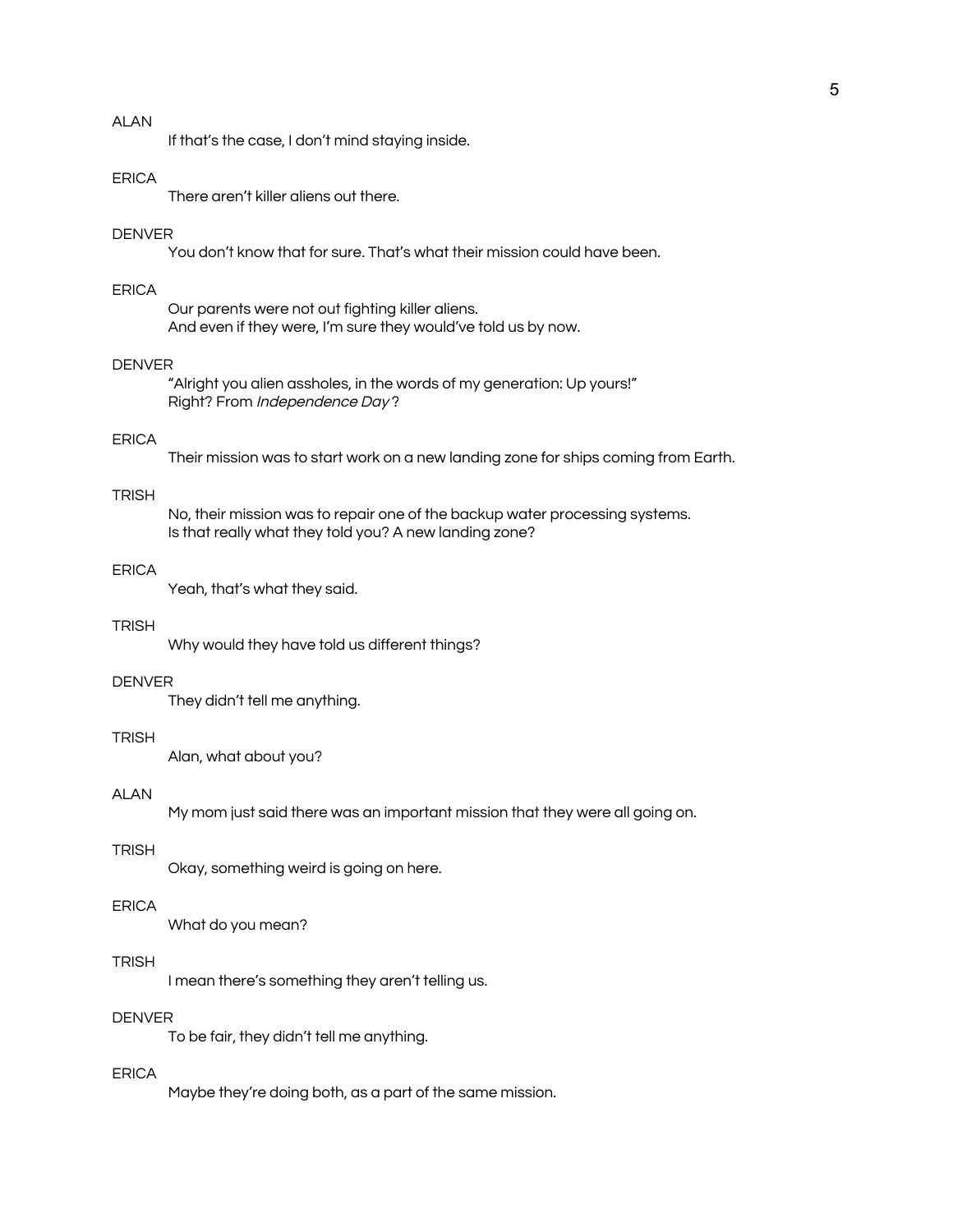# TRISH

Do you really believe that, or —?

#### ERICA

I'm just saying it's possible.

#### DENVER

Or it's a cover-up for the fact that they're fighting killer aliens.

#### **TRISH**

Ha. I doubt that.

## **ALAN**

Whatever it is, we can ask them to tell us the truth when they get back.

# **TRISH**

What if they don't tell us?

# ALAN

I mean, I'd rather stay in the compound anyway. Not have to risk going outside.

#### **TRISH**

Really? You're not even a little curious about what's out there? What they're doing?

## DENVER

It's killer aliens.

# ALAN

I don't know. I like the compound.

#### DENVER

Boring.

# ALAN

It's safe, though. Familiar. That's nice.

#### DENVER

Yeah, and boring.

#### **TRISH**

I can't wait to be out there. Actually *doing* something, like them. I wonder how long we'll have to wait for our results.

## ERICA

We'll see, I guess.

# ALAN

I hope I'm assigned to botany. I'd like growing the food.

# **TRISH**

Except MARVIN takes care of that.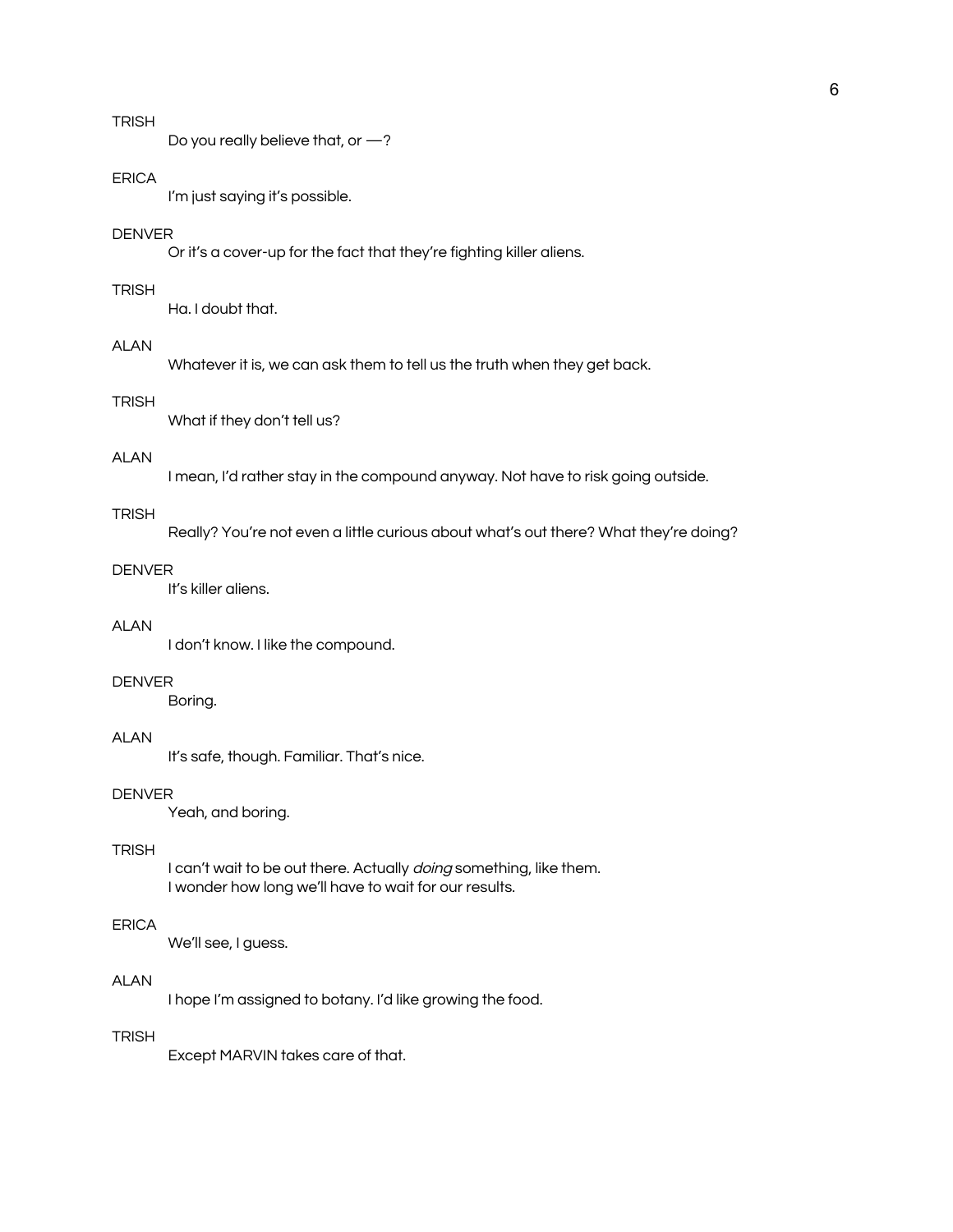I could help.

# ERICA

I'd want to to be assigned to be a field researcher. Sending samples and stuff back to Earth, being in contact with the people there —

# **TRISH**

Yeah.

# ERICA

How exciting would that be?

## DENVER

It'd be boring. I'm bored. MARVIN, I'm bored.

#### ALAN

Our parents are finally coming home and you're bored??

#### DENVER

Yeah, because we have to sit in a boring room until the results are done. Boring.

## MARVIN

Would you like to watch a film?

## ALAN

I don't think I'd be able to focus on watching a movie. I'm too excited now.

# ERICA

At this point, haven't we seen them all anyway?

# MARVIN

No.

## DENVER

It's fine, MARVIN. We won't watch a movie.

# MARVIN

You're welcome, Denver.

#### ALAN

Hey — I have an idea for how we can pass the time.

# ERICA

What?

## ALAN

Simulations.

# ERICA

Oh, fun!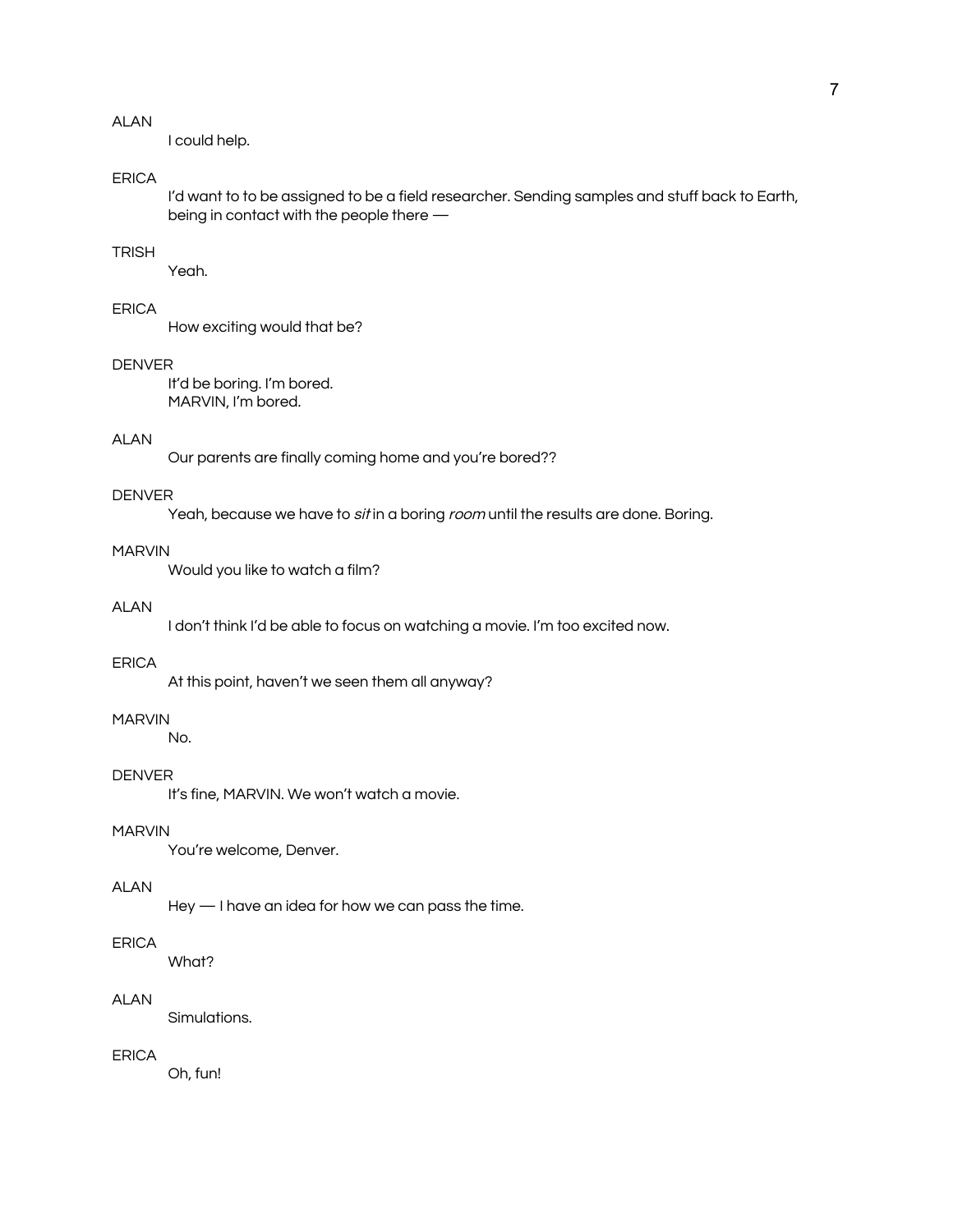Now that's an idea.

#### TRISH

Ha. No thanks.

### ALAN

Why not?

## **TRISH**

We're not kids anymore.

## ALAN

So?

# DENVER

You don't have to be a kid to have fun, Trish.

# ERICA

Yeah, it's entertaining. It's something to do.

#### **DENVER**

Let's do it!

## **TRISH**

No, we should be —

# ALAN

I'll start.

# ERICA

Opening?

# TRISH

This is silly  $-$ 

## ALAN standing and exiting

Wild West! Um - a saloon! There's an outlaw on the loose. I'll be the brave Sheriff protecting the town.

# **TRISH**

Ha. You're more likely to be terrified than brave.

## ALAN

"Courage is being scared to death, but saddling up anyway." John Wayne.

# **TRISH**

"It takes a great deal of bravery to stand up to your enemies, but a great deal more to stand up to your friends." Dumbledore.

## ERICA

Okay, okay, enough quotes, let's get it started. Places!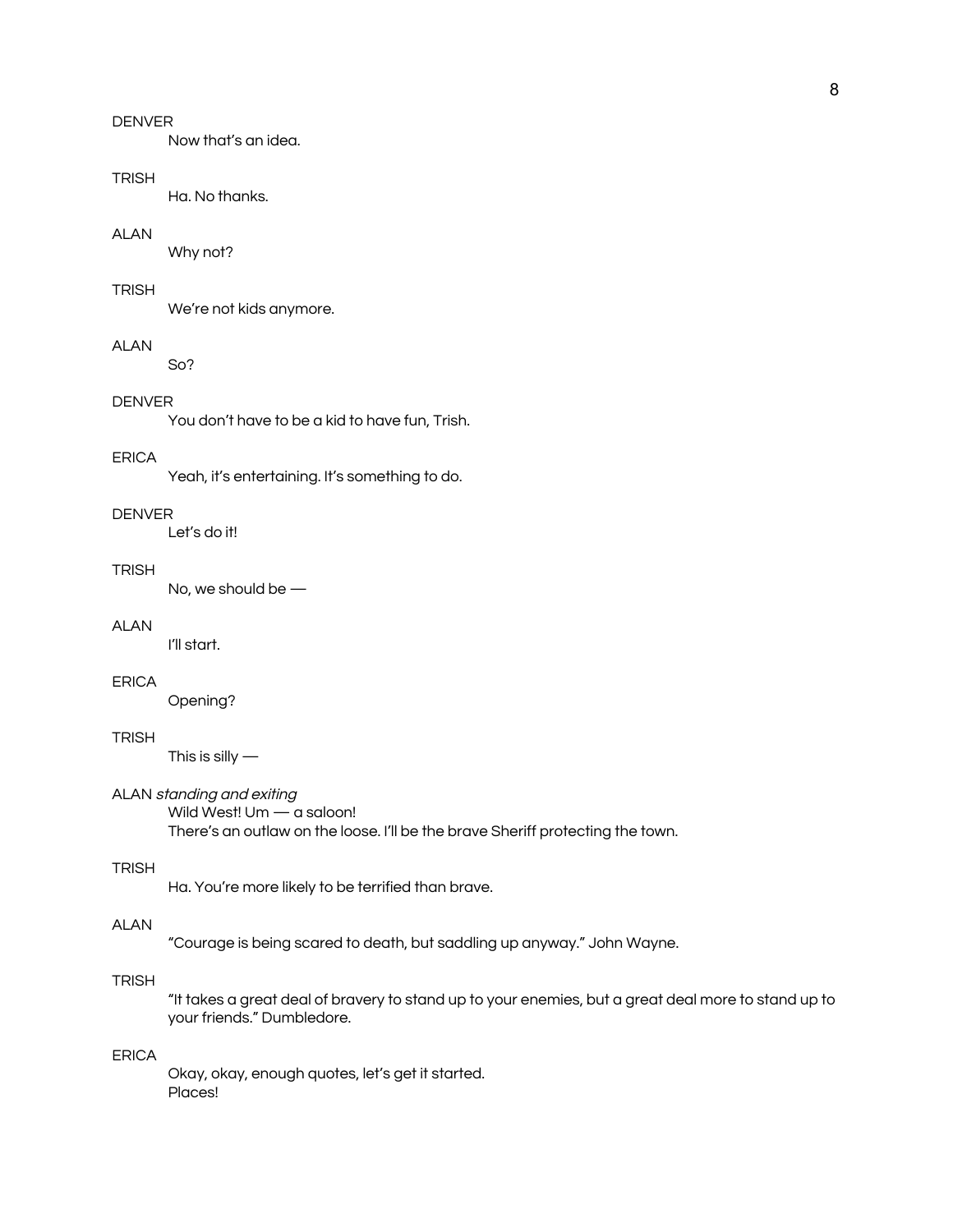MARVIN, set us up!

#### MARVIN

Initiating American West Simulation #553.

MARVIN starts playing classic Western movie style music. A drawer in the wall opens.

#### DENVER

Ooo, what did we get?

DENVER pulls out some Western style costume pieces. And three guns. DENVER, ALAN, and ERICA start playing dress up.

#### **TRISH**

Come on, really?

#### ERICA

Yes!

#### **TRISH**

Alan always picks Wild West.

#### DENVER

Yeah, because it's fun!

#### ALAN

Remember, "The frontier is a place —"

#### ALAN / DENVER / ERICA

"Of endless possibility!"

#### **TRISH**

"Of endless possibility," yes, of course, because we've only heard that a million times.

#### ALAN

Because it's true.

# DENVER

I'm excited. We haven't done this in forever!

#### ALAN

You can wear this cool vest, if you want.

# **TRISH**

And a gun?

## ALAN

And a gun.

TRISH taking <sup>a</sup> vest and <sup>a</sup> gun Alright, fine. Let's get it over with.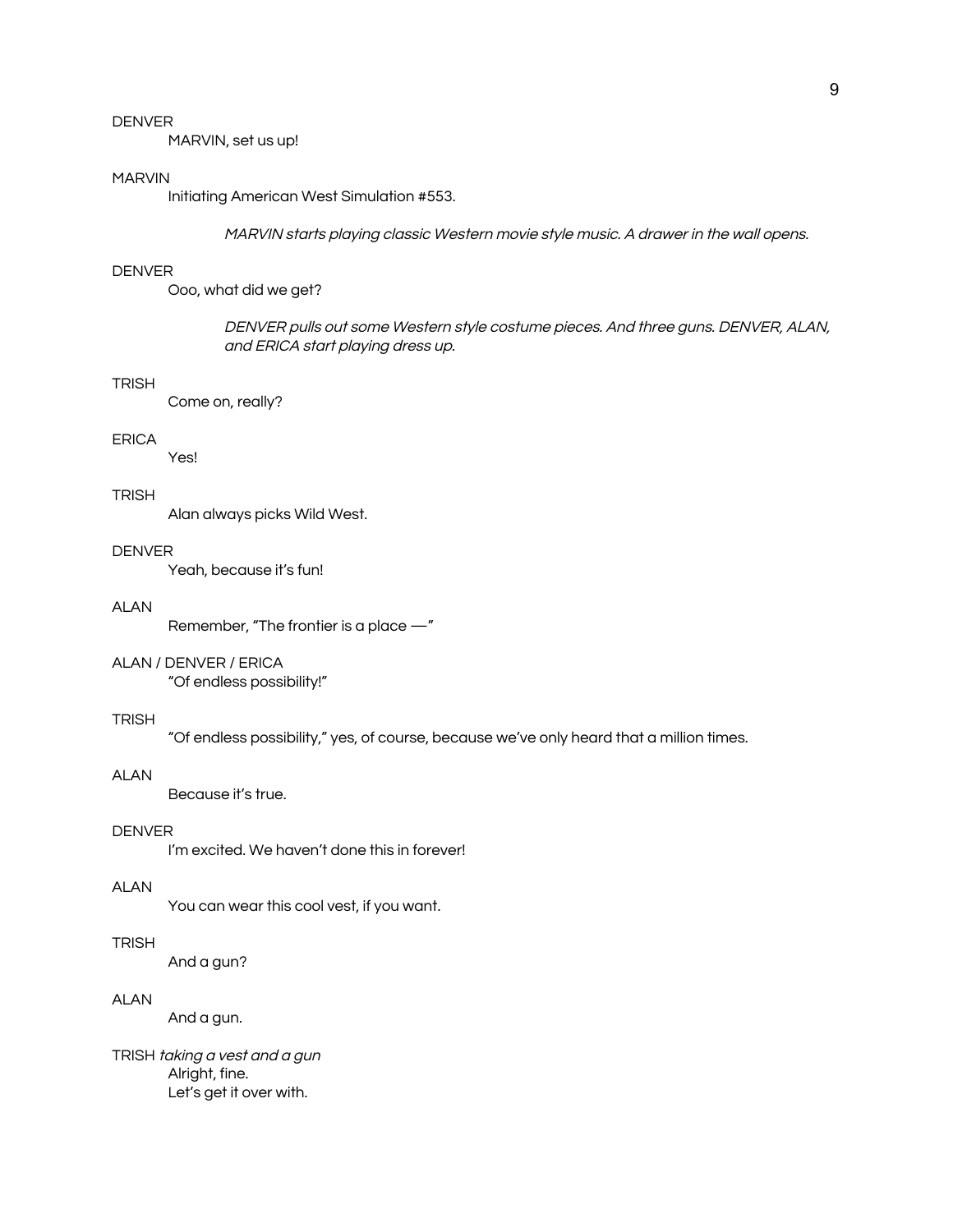ALAN, DENVER, and TRISH exit. ERICA mimes being <sup>a</sup> barkeep at one of the tables. After <sup>a</sup> moment, ALAN enters and sits.

#### **ALAN**

Feel like I've been all over God's creation. Hey, Sally.

#### ERICA

How's the day, Sheriff?

# ALAN

Long.

## ERICA

See anything out of the ordinary?

# ALAN

Stopped a bank robbery before the bank had the chance to be robbed.

# ERICA

No need for Wanted posters, I guess.

# ALAN

I need a drink.

# ERICA

The usual?

# ALAN

Make it stiff.

ERICA mimes making <sup>a</sup> drink.

#### ERICA

I've heard tell that Crazy Wes Wyatt's makin' his way through these parts. You run into him yet?

#### ALAN

Not yet. I'm keepin' my eye out.

# ERICA

I'll let you know if I see him, Sheriff.

#### ALAN

We ain't lookin' for any more trouble around here.

# ERICA

No, sir.

## ALAN

Simple folks tryin' to lead simple lives, ain't that right?

## ERICA

That's right.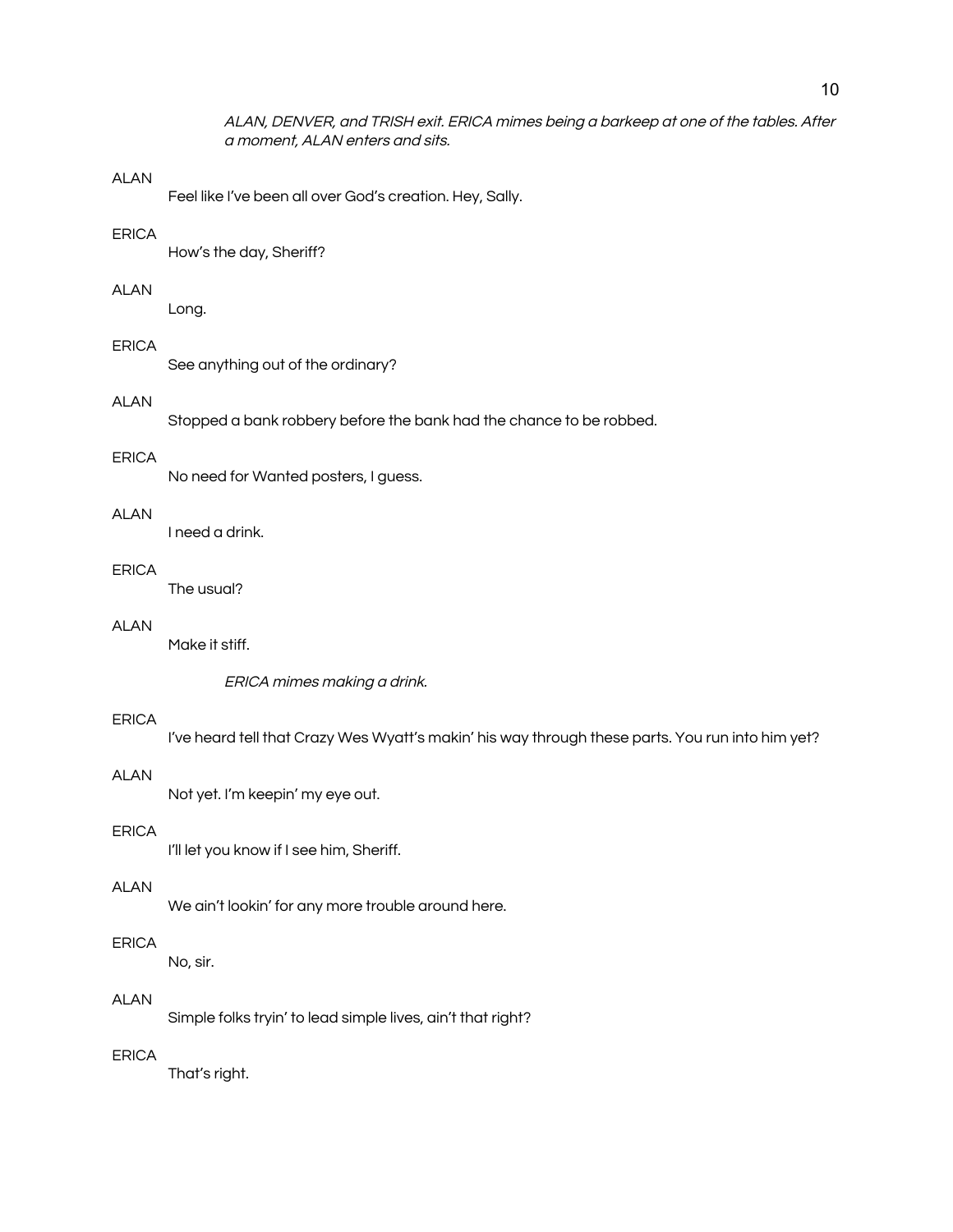You certainly are. When're you gonna settle down, Sally?

#### ERICA

I've got no plans.

#### ALAN

You could make plans with me.

## ERICA

Sheriff, stop.

## ALAN

Call me Bill.

Ever since your daddy passed on and you took this place over, seems like you think of nothin' else.

# ERICA

Why should I?

#### ALAN

There's more to life than runnin' a bar, Sally.

# ERICA

Not for an enterprisin' woman like me.

## ALAN

Is that right?

## ERICA

Yes, sir.

# ALAN

You'll come around to my way of thinkin' one of these days.

#### ERICA

Don't sound so sure of yourself, Sheriff.

# ALAN

I told you to call me Bill.

# ERICA

I'm choosin' to ignore that instruction. That won't get me arrested, will it?

# ALAN

You're testin' your luck.

#### ERICA

I don't think it'll run out anytime soon.

#### ALAN

And why's that?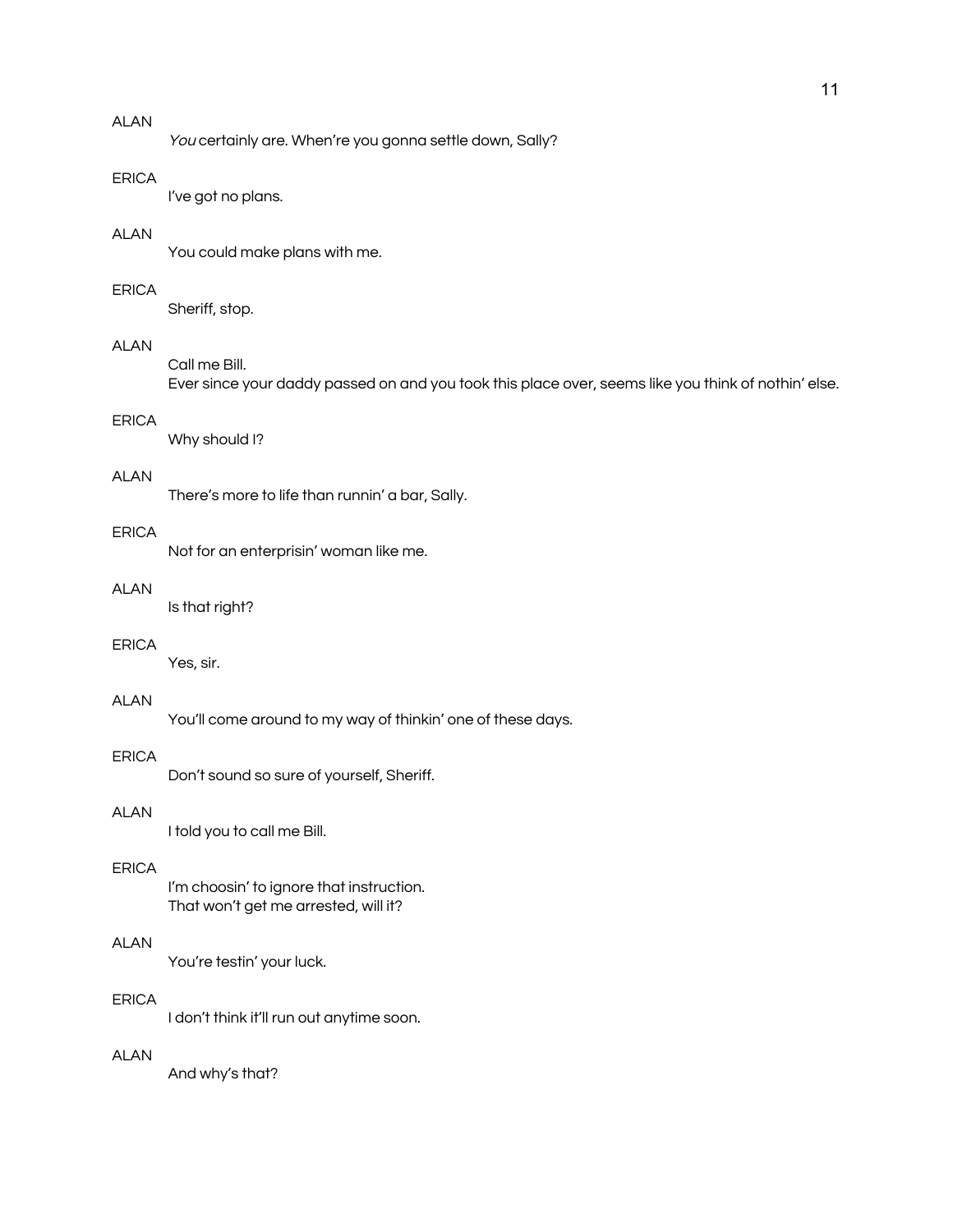Just a hunch. Would you arrest Crazy Wes Wyatt, if he came into town?

# ALAN

I'd shoot him on the spot.

### ERICA

Oh yeah?

## ALAN

Yeah. We don't need his sort of trouble.

#### ERICA

Wouldn't you be causing "his sort of trouble" by shooting him?

# ALAN

Not if you do it in the name of the law.

#### ERICA

And that's what you'd be doing.

# ALAN

It's why I have this badge, ain't it?

#### ERICA

I suppose you're right.

#### ALAN

Damn right I'm right. Why d'you ask?

#### ERICA

Just curious.

#### ALAN

It's not a woman's business.

# ERICA

Neither is runnin' a bar.

#### ALAN

You better be careful, never knowin' who's going to walk through those doors.

# ERICA

I know, I know.

## ALAN

Some of Crazy Wes Wyatt's cronies shot up a tavern in Redwood just last month. Barkeep was killed.

# ERICA

I know it's dangerous, Bill. I can take care of myself.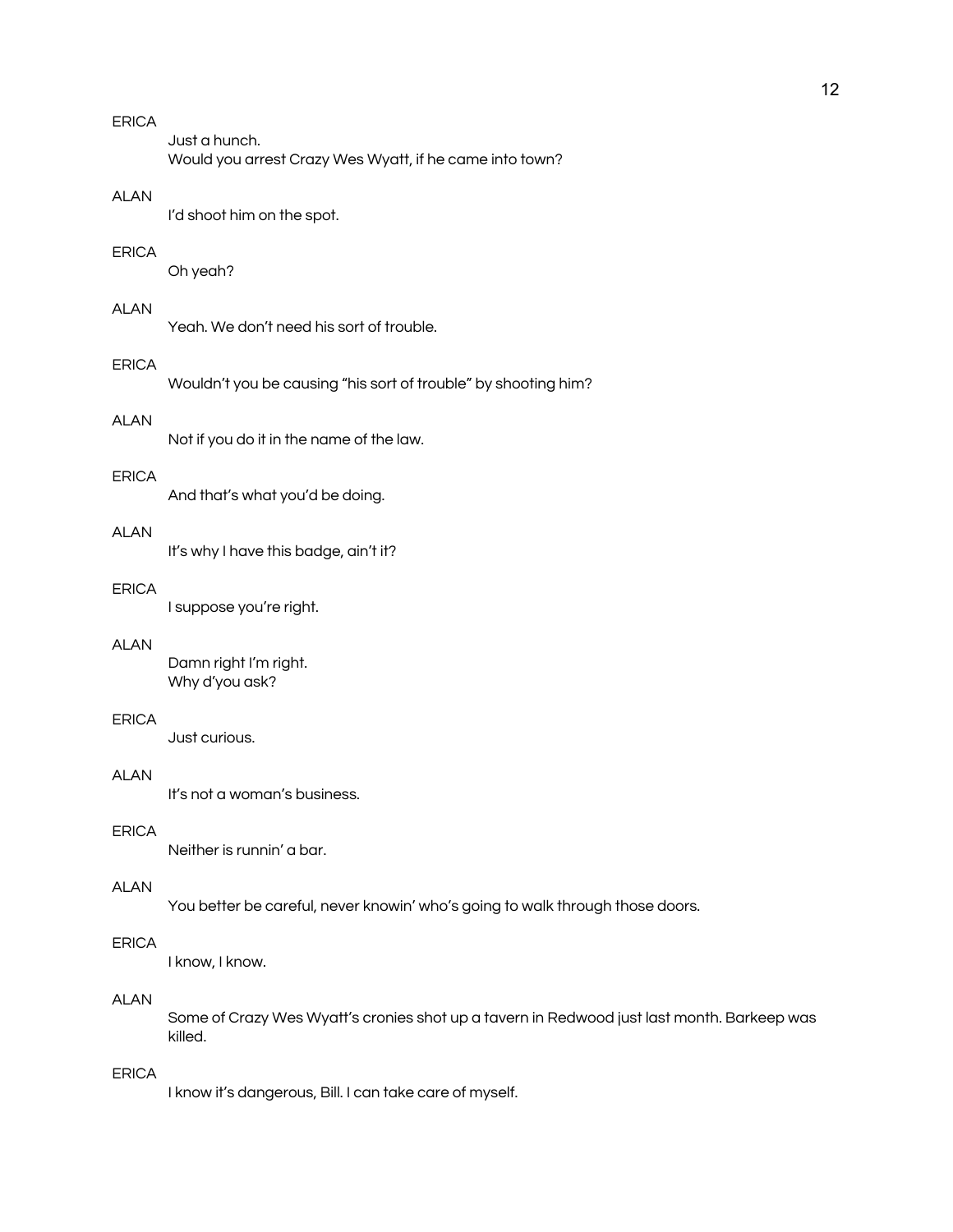— What'd you call me?

#### ERICA

Nothing, Sheriff.

## ALAN

I think you might be getting fond, Sally.

#### ERICA

Don't get any ideas.

# **ALAN**

Don't you worry.

# TRISH off

Alright, I'm coming, but only because I don't want to listen to this crap anymore.

# ALAN

— Sounds like old Slim is grumblin' outside.

TRISH enters and sits nearby, quiet.

## ERICA

How're you doin' today, Slim?

## **TRISH**

Yeah, I'm not interested in full participation, thanks. I'll just sit here.

# ALAN

— You alright, Slim? You're actin' a bit off.

#### ERICA

Slim's always quiet like that. Lots on his mind, I bet.

#### ALAN

Did you hear about his wife leavin' town?

# ERICA

Everyone was talkin' about it.

#### ALAN

No note, nothing. Just up and disappeared.

# ERICA

Maybe she got spooked by Wes Wyatt's gang roamin' about.

## **TRISH**

Oh my god. Are you idiots having fun yet? How much of this do I have to sit through?

## ERICA

Now that's no way to speak to a Sheriff, Slim.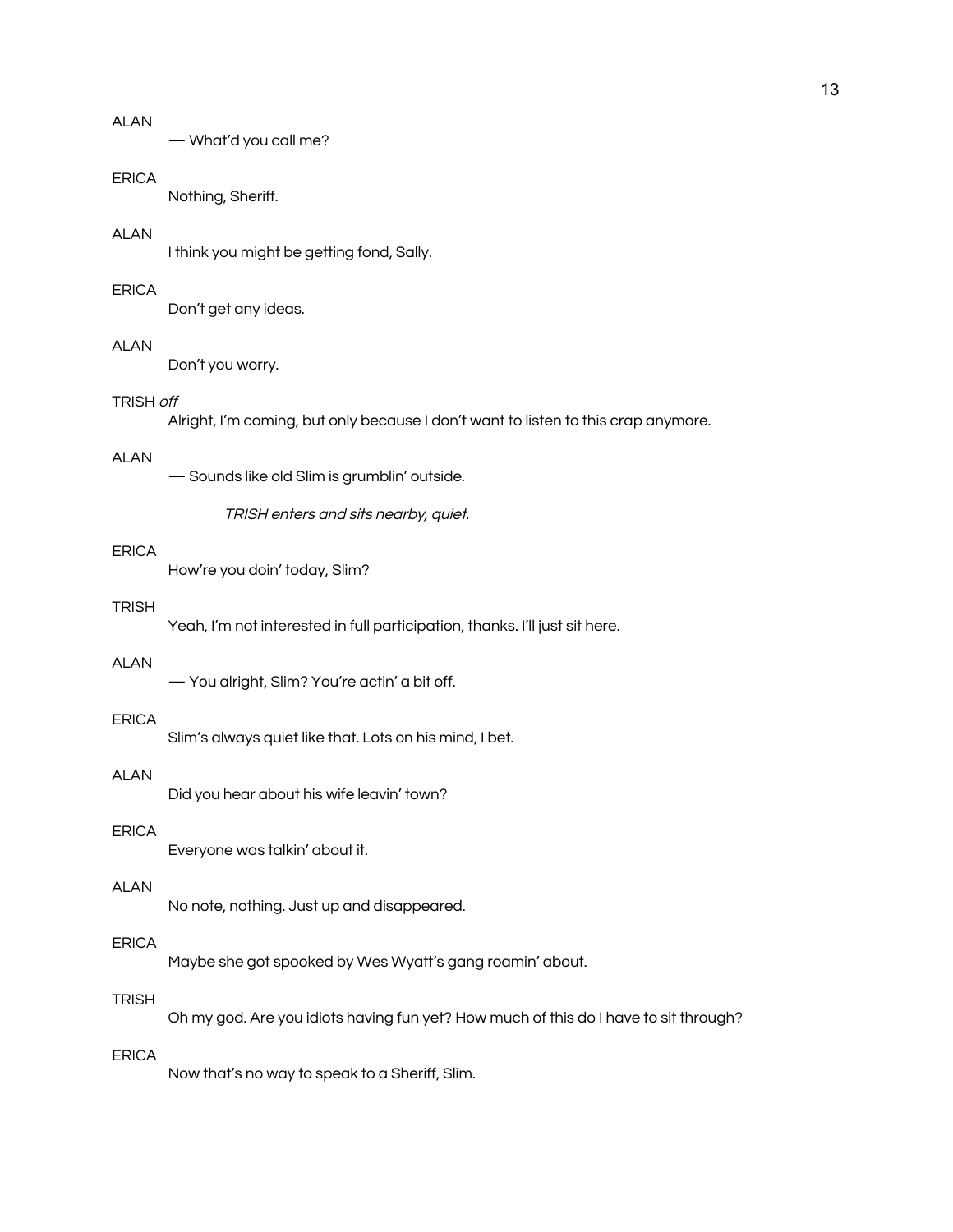Stand down, Sally, it's alright.

#### **TRISH**

I mean, this might be the dumbest one we've ever done.

#### ALAN

Hey, I like it.

## **TRISH**

Yeah, because it was your idea.

# ALAN

Come on. Trish. Play along.

# **TRISH**

Why should I?

# ERICA

It's our tradition.

## ALAN

"You gonna do something —"

# ALAN / ERICA

"Or just stand there and bleed?"

## **TRISH**

We're not children anymore.

## ALAN

So?

# TRISH

So I don't see the point.

#### ERICA

The point is that it's making us happy. Isn't that enough?

# ALAN

Plus we have the time to kill.

#### ERICA

So let's keep going. Yeah?

# TRISH

Fine. Whatever. I can hear you idiots talkin' about my wife, you know.

# ERICA

What are you drinkin', Slim?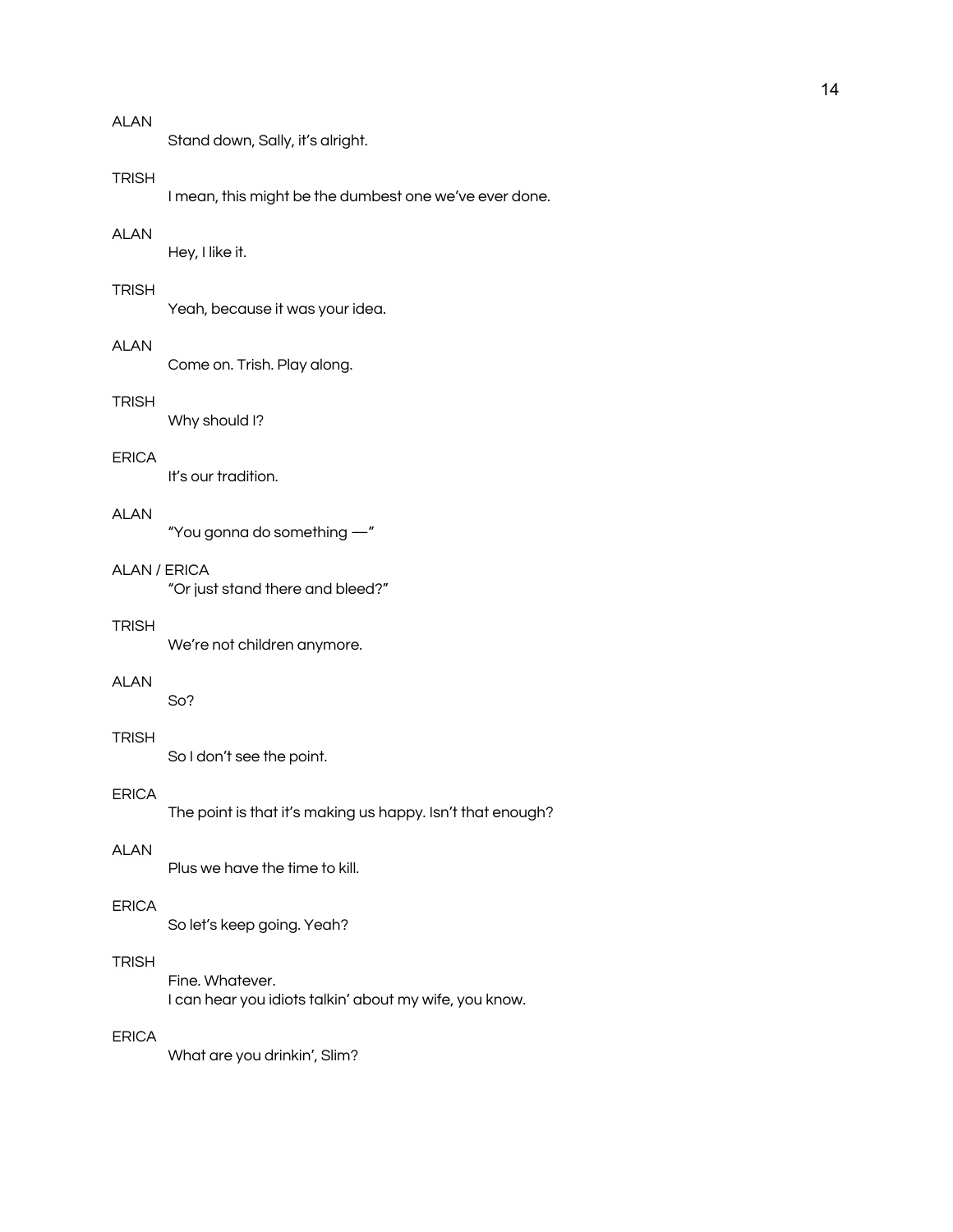Whatever the Sheriff's havin'.

#### ERICA

Comin' right up.

ERICA mimes making <sup>a</sup> drink.

## ALAN

Didn't mean to offend, Slim.

# TRISH

Don't mention it.

## ALAN

It was a real shock when Clara left.

#### **TRISH**

Yeah.

# ALAN

She was used to the city, though, I guess.

## **TRISH**

I guess.

# ALAN

It's dangerous for ladies in these parts.

#### ERICA handing TRISH the "drink"

It's dangerous for ladies everywhere. No different here.

#### ALAN

That's not what I meant.

## **TRISH**

She said she missed "civilization." Probably just meant she missed the pretty shop windows downtown.

## ALAN

Would you ever live in a city, Sally?

# ERICA

That life's not for me.

# TRISH

I thought I could buy her whatever she wanted, keep her happy, but —

# ALAN

She wanted more.

# **TRISH**

Let's change the subject.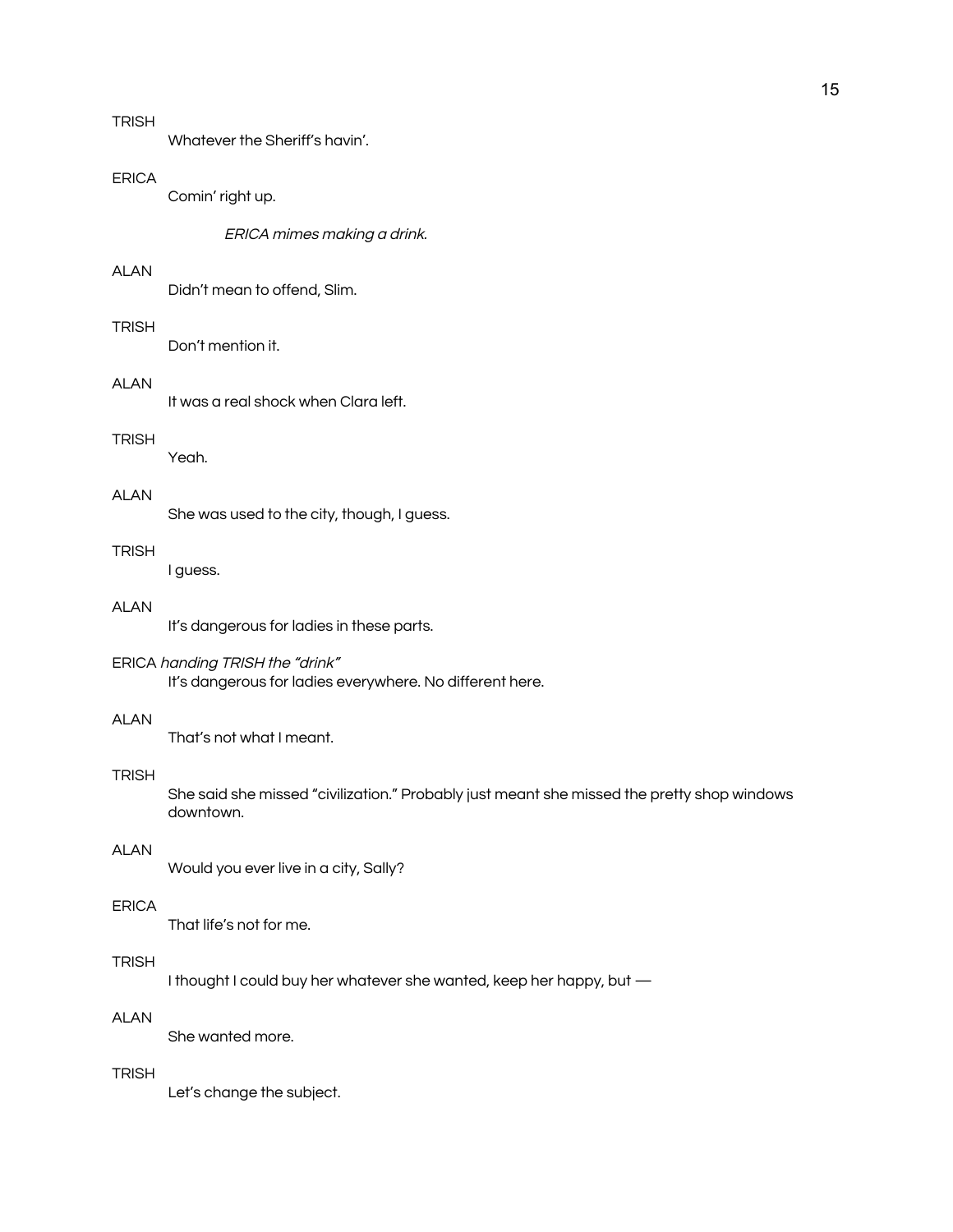I was never one for fancy clothes or jewels.

#### ALAN

Never thought of a pretty ring on your finger?

#### **TRISH**

Seriously, Alan?

# ALAN

What?

# TRISH

Just, give the marriage thing a break. Geez.

# ERICA

It does seem like we're going in circles.

# ALAN

Well, excuse me for playing the role.

#### **TRISH**

Oh, is that what you're doing?

# ALAN

We're just starting out. We have to establish character. Denver hasn't even come in yet.

#### **TRISH**

Yeah, what's the holdup with that?

## DENVER off

I'm waiting for the perfect moment!

#### **FRICA**

Okay, don't tell us, or you'll ruin the surprise!

# DENVER off

Don't worry!

# ALAN

This isn't going well.

#### **TRISH**

I told you, that's because it's a dumb idea.

#### ERICA

Let's just see it through, okay?

# **TRISH**

I know, I know, I'm cooperating.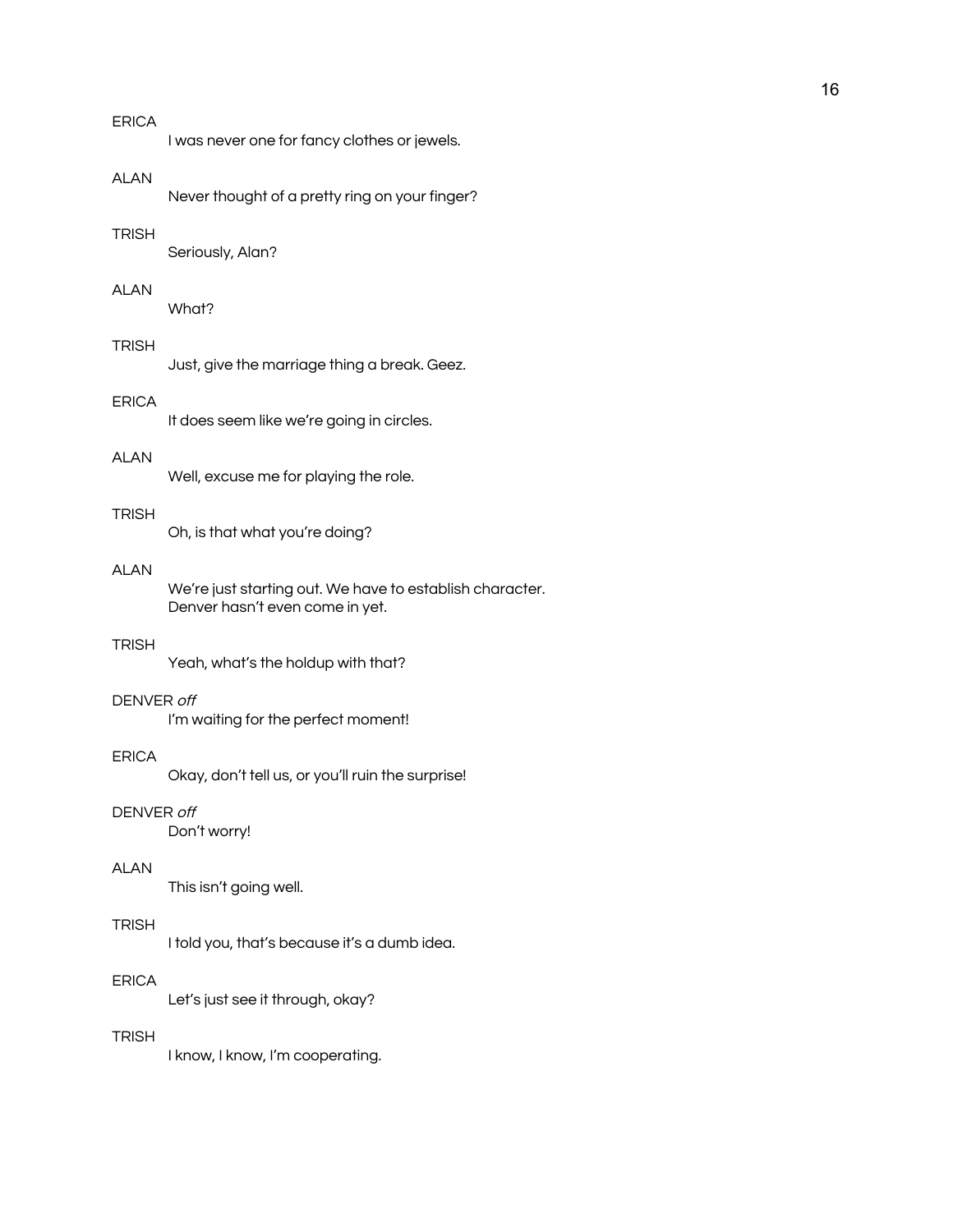Thank you. I mean, this used to be your favorite thing to do, what happened?

#### **TRISH**

Yeah, used to be. People are allowed to change.

#### ALAN

Can we please continue?

# **TRISH**

Maybe we can come up with a different game. One that will actually be useful in the real world.

# **ALAN**

Sounds super fun and not at all soul-sucking.

# **TRISH**

You know what would be fun? Playing a Simulation that everyone enjoys, and isn't just fulfilling some weird power fantasy for dudes.

#### ALAN

It is fun for everyone.

# **TRISH**

I hate to break it to you, Alan, but you're not John Wayne.

#### **ALAN**

I never said I was.

#### ERICA

Okay, let's keep going. Where were we?

### **TRISH**

Alan was asking you about getting a ring on your finger. See, I'm paying attention.

## **ALAN**

I never said I was John Wayne.

#### ERICA

Alright, alright, let's pick it back up.

## **ALAN**

— You've never thought of settling down, Sally? Or would you just run away, like Slim's wife?

# **TRISH**

Sally doesn't want a pretty ring on her finger. She's been propositioned by plenty of men better than you already, Sheriff, so don't go makin' a fool of yourself.

# ALAN

— I'm just havin' some fun, Slim.

#### TRISH

Your idea of fun, Sheriff.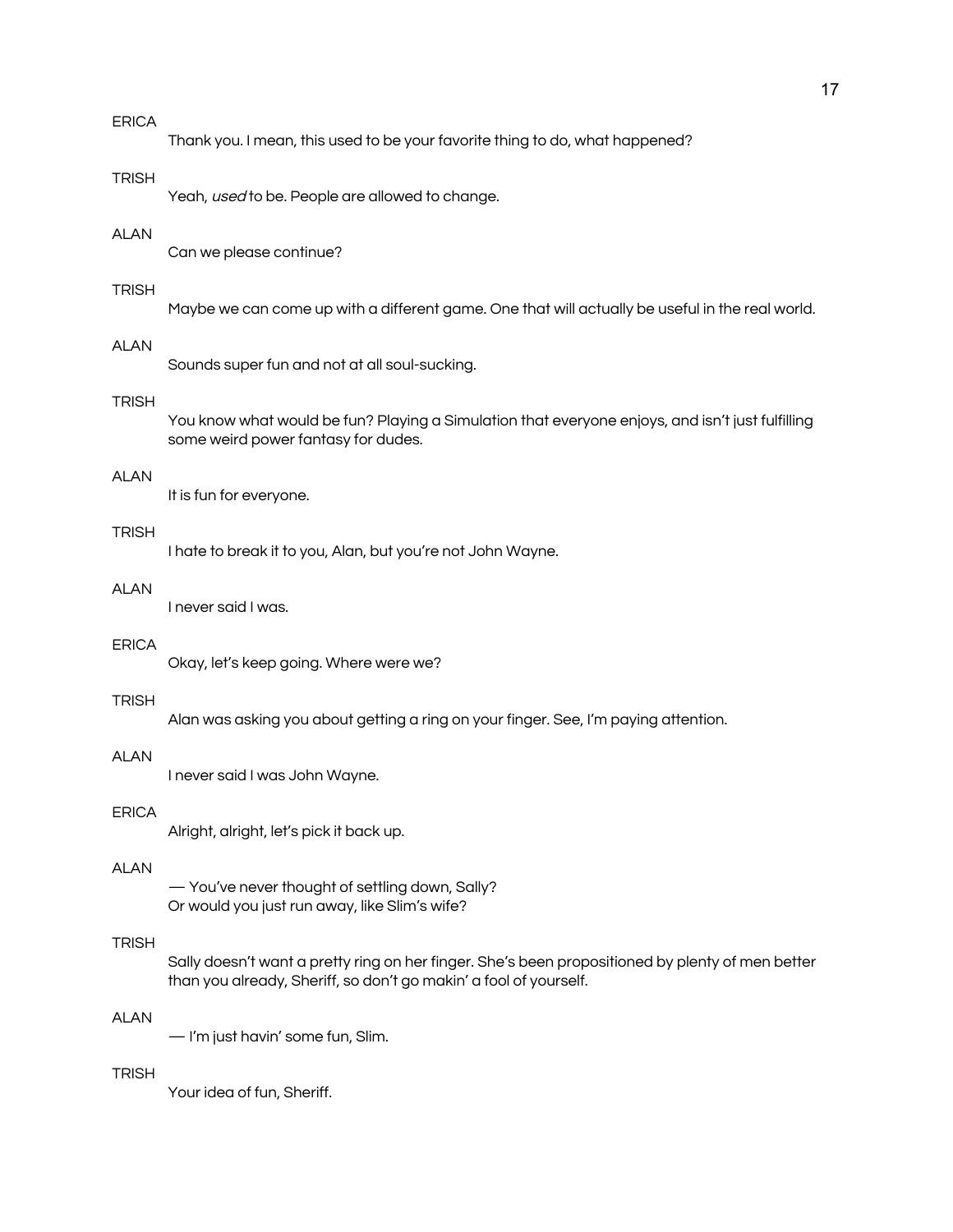Now come on, no hard feelings here.

## ALAN

I ought to take you in to spend a night behind bars for talkin' to an officer of the law that way, Slim.

#### **TRISH**

Try that business on me, Sheriff, and I'll knock that jaw of yours clean off.

# ALAN

Alright, that's it, let's go.

## TRISH

You're not really gonna lock me up for usin' my right to free speech, are you?

# ALAN

I said let's go.

# ERICA

 $Hey -$ 

## **TRISH**

I ain't goin' anywhere, Sheriff.

# ALAN

That's what you think.

ALAN lifts TRISH out of her chair.

# **TRISH**

What do you think you're doin'?

#### ERICA

Listen here, that's enough —

#### ALAN

Sorry to be disruptin' your day like this, Sally.

## **TRISH**

Get your grimy hands off of me!

#### ERICA

You can't arrest him, he's done nothin' wrong!

# ALAN

He's done plenty.

#### **TRISH**

Alan, this is kind of bullshit.

#### ALAN

Oh, now you're sorry, is it?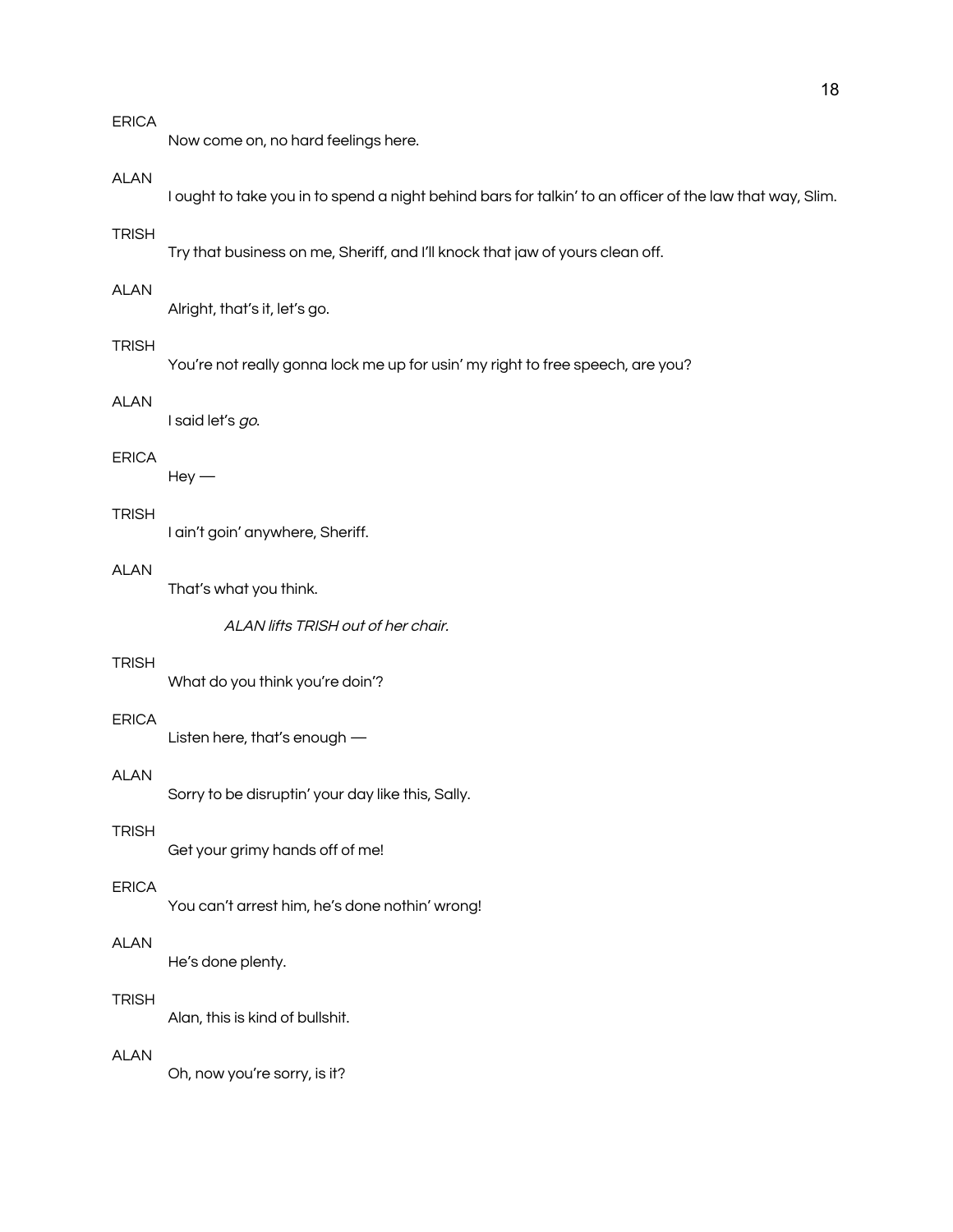# TRISH

Dude, it's just a stupid game. Calm down.

#### ALAN

Nope. You're goin' behind bars, Slim.

## ERICA

Sheriff  $-$  Alan  $-$ 

## ALAN

I said call me Bill.

#### ERICA

This is getting out of hand, I think.

#### DENVER bursts in.

## DENVER

Everybody shut your goddamn faces!

#### ALAN lets go of TRISH. ALAN, TRISH, and ERICA drop to hide.

# ALAN

Crazy Wes Wyatt —

#### DENVER

That's damn right, Sheriff.

## ALAN

How do you —

### DENVER

Oh, I know you. I've been waitin' on meetin' you for a long time.

#### ERICA

You're not welcome in my establishment, Wyatt!

# DENVER

Well, well, well. Who's this pretty little thing?

# ERICA

You don't speak to me that way.

# DENVER

Then I don't speak to you at all.

DENVER points his gun at ERICA.

# ALAN

Wait —

DENVER "shooting" Pow!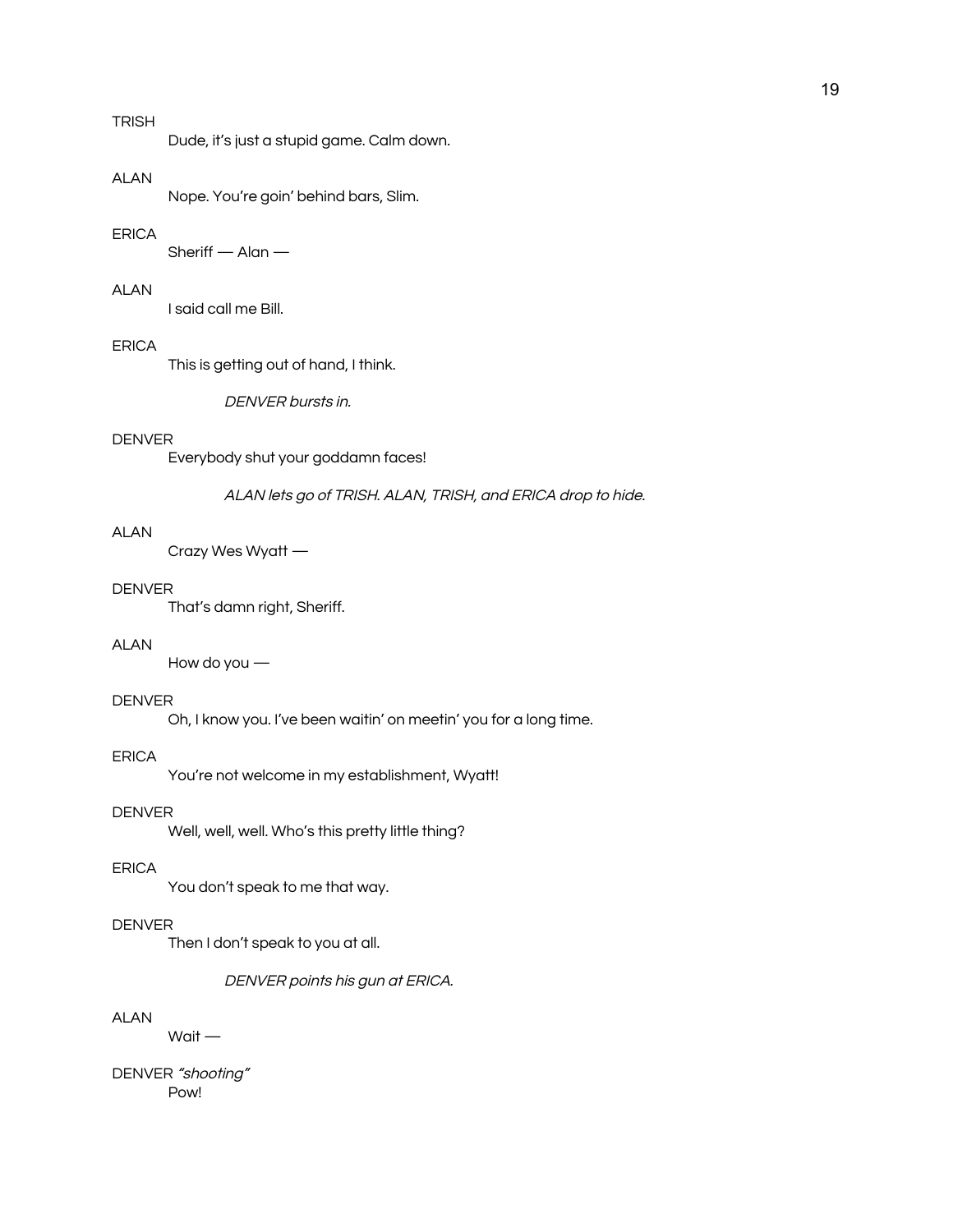ERICA drops to the ground.

# ALAN

Sally! No! You son of a bitch!

ALAN points his gun at DENVER. DENVER drops and hides.

#### DENVER

What're you gonna do, Sheriff?

# ALAN

You're not gettin' away with that, Wyatt.

#### DENVER

Please. Call me Crazy.

## ALAN

I'm gonna put you away for a long time.

#### DENVER

Ha. Good luck with that.

## **ALAN**

Slim, help me capture this outlaw and I won't lock you up.

# **TRISH**

Why would I agree to that?

#### ALAN

Because —

## **TRISH**

Yeah, no thanks. TRISH stands. Hey, Crazy. Go ahead and shoot me so I can be done with this.

# DENVER

— Really? But that's not as much fun.

## **TRISH**

Denver. What would Crazy Wes Wyatt do?

#### ALAN

Wyatt, you shoot that man and I shoot you.

#### DENVER

What good am I to you dead? Don't you want the reward money for my capture?

# ALAN

— Reward money?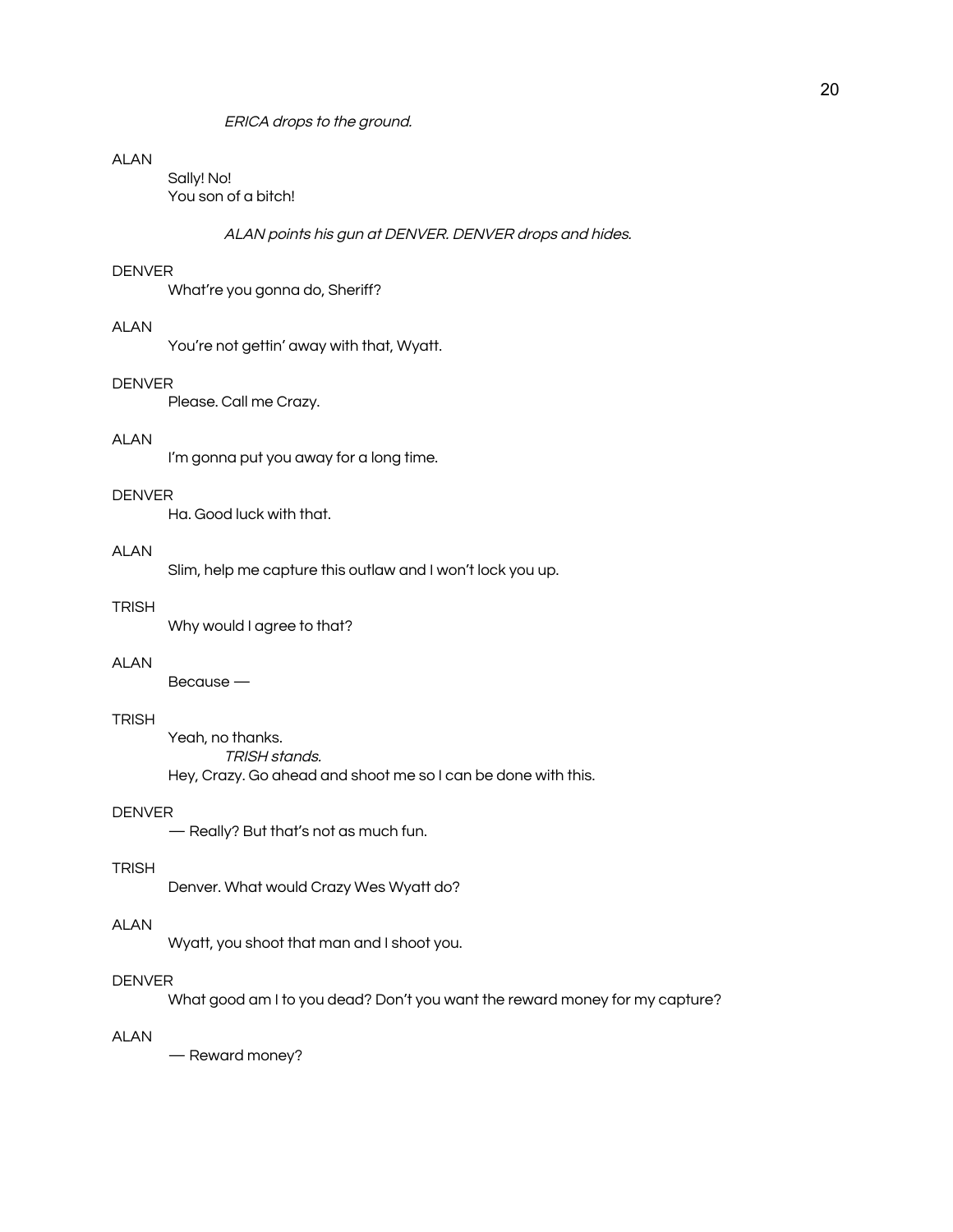Yes sir.

How much was a lot back then? Like, 500 million dollars?

# **TRISH**

I think like one million would've been a lot.

## DENVER

Ha. That's it? Insane. Okay. Don't you want the reward money, Sheriff? Think of what a million dollars could buy.

# ALAN

I ain't tempted by money, Wyatt.

#### **TRISH**

He doesn't care if you're alive or dead, Crazy. So go ahead and shoot me.

#### ALAN

 $T$ rish —

## **TRISH**

That ain't my name, Sheriff.

## DENVER

I could shoot both of you here and now before either of you even blink.

## **TRISH**

Then why don't you?

## ALAN

He's not as crazy as his name suggests.

#### DENVER

Want to try me? "Go ahead, make my day."

#### TRISH

Where are your cronies, Wyatt? Don't you usually travel with a gang?

#### DENVER

I didn't need them hangin' around anymore.

## **TRISH**

They're not waitin' for us outside?

#### **DENVER**

Nah, they're all dead. I killed 'em. They do call me Crazy for a reason, Sheriff.

# ALAN

I don't believe you.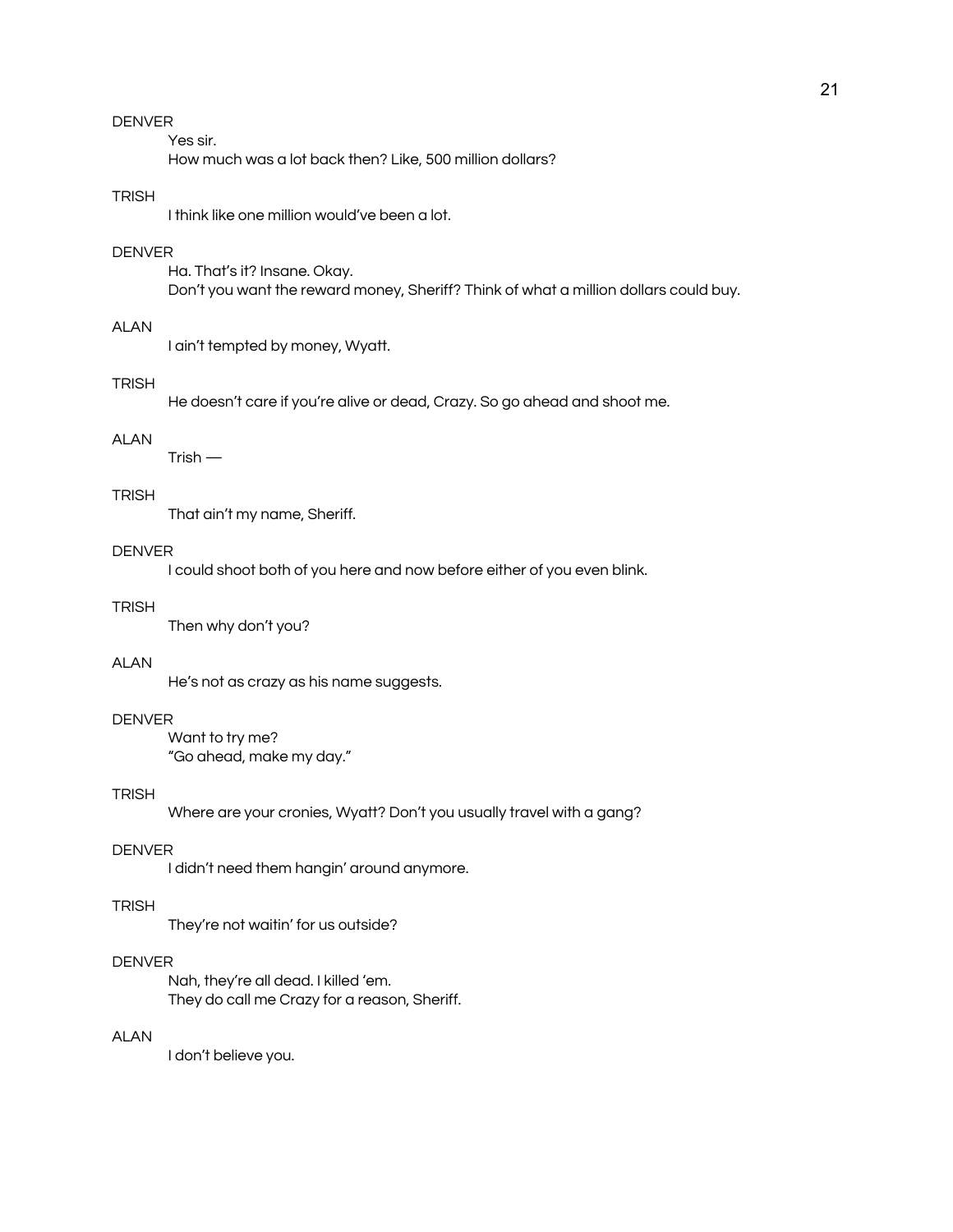Hey, we all meet our Maker one way or another, ain't that right?

#### TRISH

I bet they're waitin' outside to fill us with lead.

## DENVER

Would I lie to you, Slim?

#### **TRISH**

Wouldn't be the first time, Crazy.

## **ALAN**

What're you talkin' about?

## **TRISH**

Don't you know, Sheriff? Crazy Wes Wyatt's my brother.

#### ALAN gasps.

# DENVER laughing

That's right. Good to see you again, brother.

# ALAN

Is that why your wife up and left, Slim?

## **TRISH**

She knew Crazy'd be back for me.

#### DENVER

And here I am. I want my face to be the last thing you ever see.

## **TRISH**

Not if I have anything to say about it.

#### DENVER

Oh yeah?

## **TRISH**

Yeah.

#### TRISH moves to draw her gun, but DENVER is faster.

# DENVER

Pow!

TRISH drops to the ground. ALAN "shoots" DENVER.

# ALAN

Pow!

DENVER, stunned, looks at ALAN.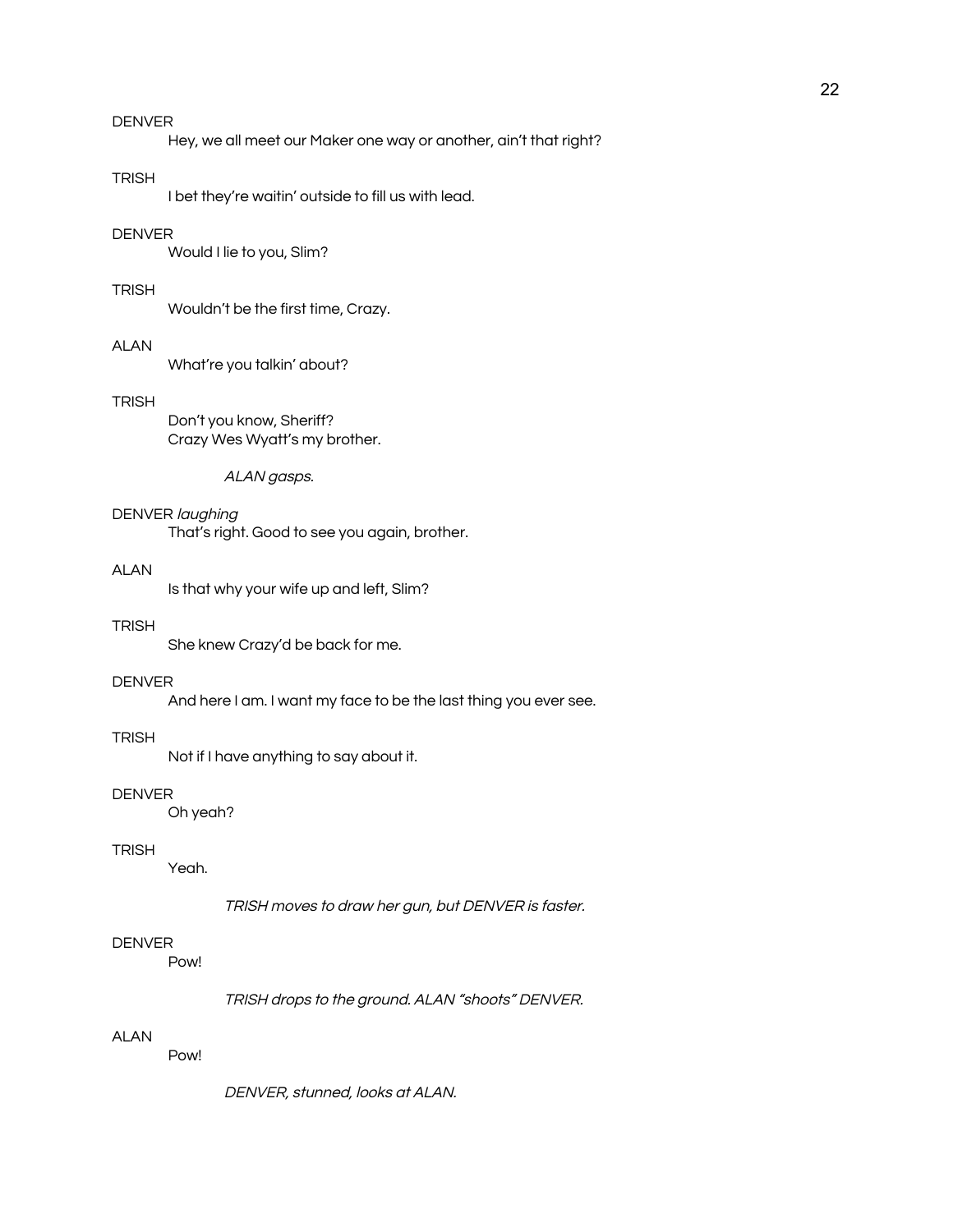You son of a bitch. Did you just —

DENVER grabs his side, as if he's been shot.

# ALAN

"You gonna do somethin', or just stand there and bleed?"

#### DENVER

You missed, though.

DENVER points his gun at ALAN. A moment of standoff. MARVIN plays "The Good, the Bad, and the Ugly" theme.

#### ALAN

Crazy Wes Wyatt. Killed your own brother. Why?

#### DENVER

He stole my horse.

#### ALAN

— And?

## **DENVER**

That's it. I told you, they call me Crazy for  $a$  —

#### ALAN "shooting"

#### Pow!

DENVER pauses, then drops to the ground.

Didn't miss this time.

DENVER makes <sup>a</sup> show of dying. ALAN surveys the bodies and goes to ERICA. Oh, sweet sweet Sally. You didn't deserve this. Why, God, why???

MARVIN stops the Simulation music.

#### MARVIN

American West Simulation #533 has concluded.

TRISH gets up.

#### TRISH

Well that got very violent very quickly.

#### ALAN

It might've lasted longer if you hadn't *asked* to be shot.

ERICA and DENVER get up.

## ERICA

I thought it was cool.

#### DENVER

Yeah, Crazy Wes Wyatt was — well, crazy!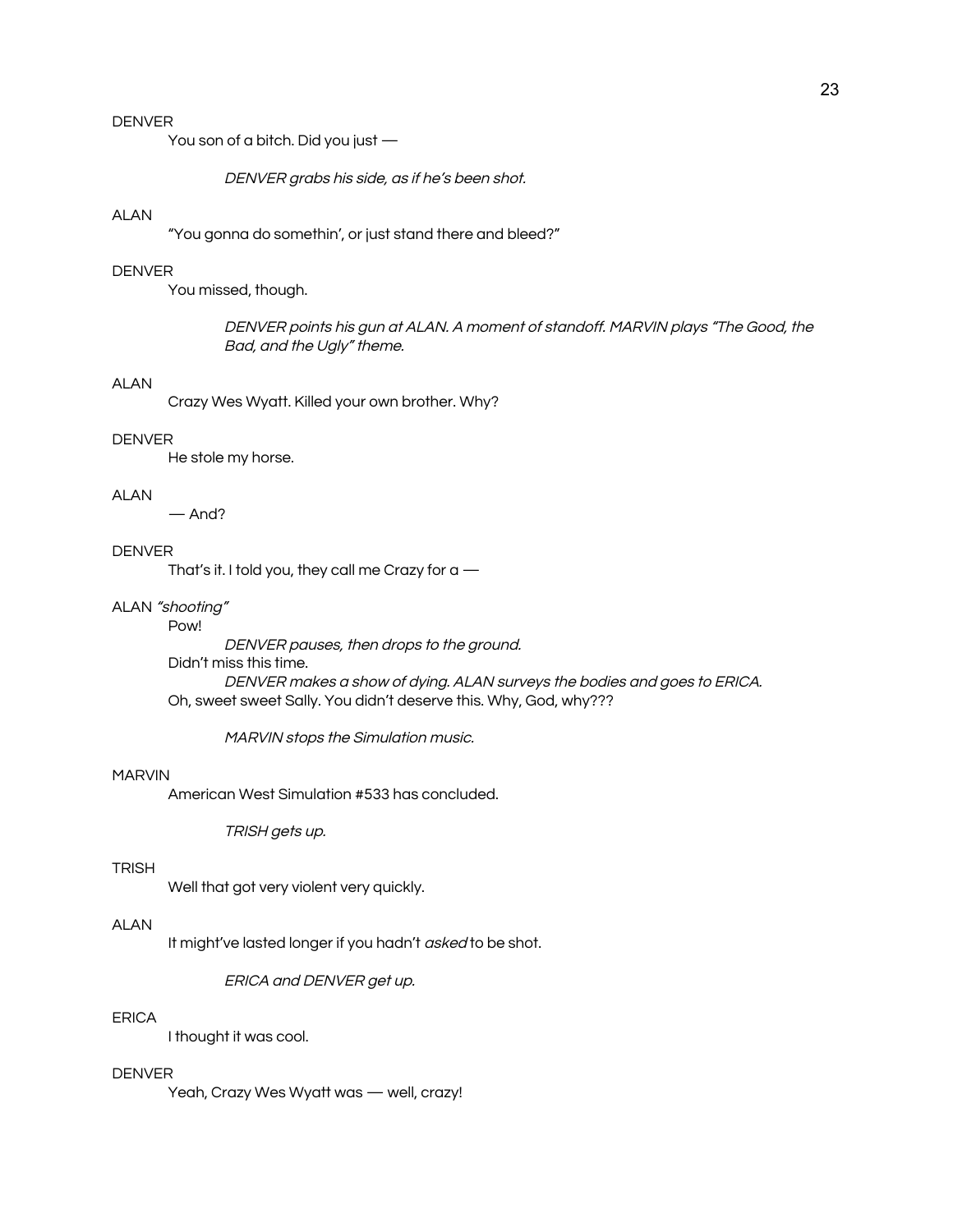You were convincing, Denver. I felt like I was really there.

#### **DENVER**

Why thank you.

### **TRISH**

Except there's no such thing as "really being there" for the Wild West.

# ALAN

Okay, why do you keep saying that my Simulation was dumb?

## TRISH

Because the Wild West didn't happen like the movies. They're made up.

# ALAN

How do you know that? You weren't there.

#### TRISH

Because it's pretty common knowledge. In real life, those sheriffs and outlaws you idolize so much weren't actually that cool.

# ALAN

But you didn't live at that time, so you can't know for sure.

#### TRISH

I'm pretty sure.

#### ALAN

Anyway, can't I just enjoy it? It makes me happy.

### ERICA

The Simulations are just a way to have fun.

## TRISH

I know, I know. MARVIN, how long until we find out our results?

# MARVIN

Test results are currently being calculated. Please stand by.

#### **DENVER**

— Are you guys nervous about it? I'm a little nervous.

#### **TRISH**

I hope I do well. The first ones to ever take it, that's a lot of pressure.

#### DENVER

Hence, nervous.

## **TRISH**

"You'll be one of the first to take it, so don't let us down."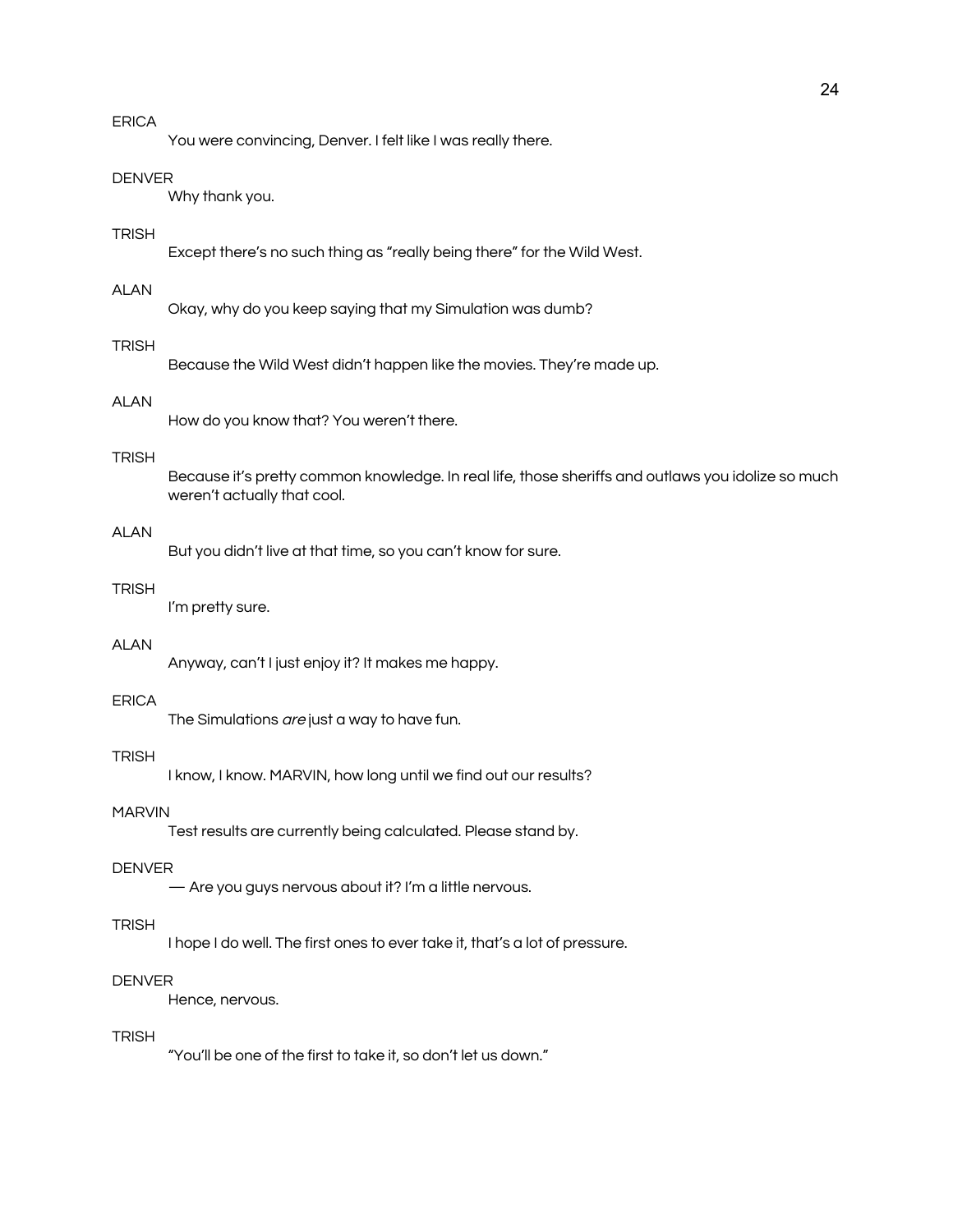I think we'll be okay.

## **ALAN**

We're about to have our futures basically decided for us, how can you be relaxed about that?

#### ERICA

We're all competent, so I don't think we should be too worried. Plus, it's our parents. They designed it. And they already know we're all capable.

## **TRISH**

Ha. Have you met my parents? "Don't let us down."

## ERICA

You know what I mean.

# **TRISH**

Yeah, and based on how they prepared me for this, passing isn't a guarantee just because we're their kids.

# ERICA

We'll be okay. It's going to be fine.

#### TRISH

Do you not understand, or something? If we don't pass, we're still stuck in the compound until the next Test. Five more years of not being able to go outside. Or seeing anyone else.

## **DENVER**

I can't imagine.

#### ALAN

You say that like it's a bad thing.

## ERICA

I'm sure they wouldn't make us wait that long.

#### TRISH

How do you know?

#### DENVER

I just want something different. Than this. Something exciting!

#### **TRISH**

I want to know what's out there. And I'm so ready to have some semblance of freedom.

# **ALAN**

We're pretty much free to do what we want here.

# **TRISH**

Yeah, but aren't you tired of the same thing every day? Being cooped up in the compound your entire life?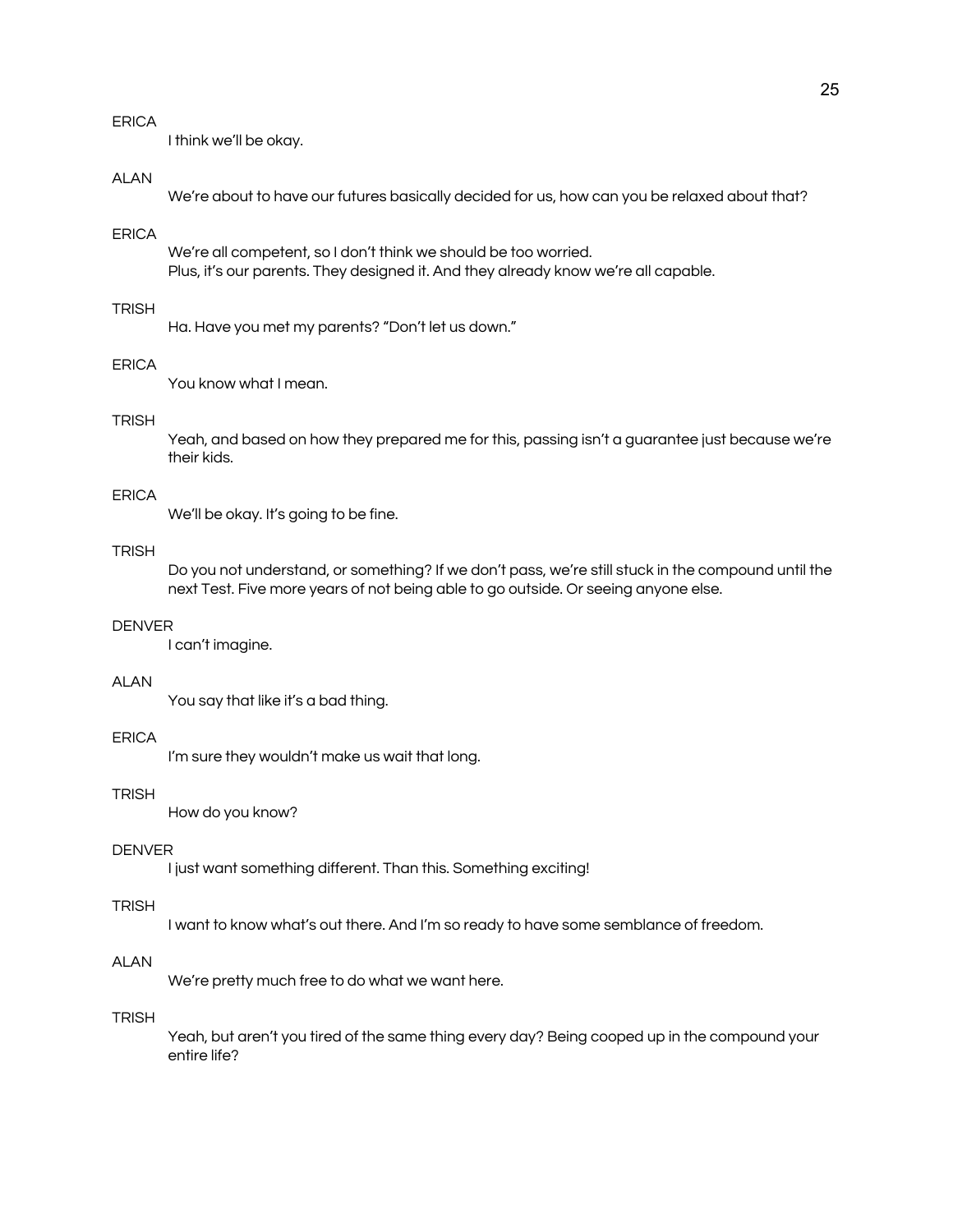It's for our own safety.

#### TRISH

Right, of course. I forgot the manly man needed to stay safe.

#### ALAN

Anyway, there's probably nothing out there.

#### **TRISH**

What about the labs, the farms, and all that?

# **ALAN**

I mean there's probably nothing outside of what our parents built.

# ERICA

Sometimes I think, I wish I grew up on Earth instead.

#### TRISH

Why? So you can grow up and inherit a dead planet? Both options suck, but at least here you have a future.

# ERICA

But do you ever think about it? Like, if your parents hadn't chosen to come here?

#### DENVER

I've thought about it.

#### ERICA

We could be on Earth right now. Outside. We didn't get a say in the matter.

#### **TRISH**

Neither did the kids on Earth. I think, in the long run, we're in the better place.

#### **FRICA**

But how long is the long run?

MARVIN interrupts them by playing Don't You (Forget About Me)" by Simple Minds, which seems to calm them in <sup>a</sup> Pavlovian way. The song stops, and the tension in the room has gone. A pause.

#### ALAN

You know what I just realized? We didn't do a Closing.

## ERICA

You're right, we didn't. Who wants to go first?

## MARVIN

I imagine that to a human, the climate of the American West in the 19th century would feel like —

#### DENVER

No, MARVIN. You don't get a Closing.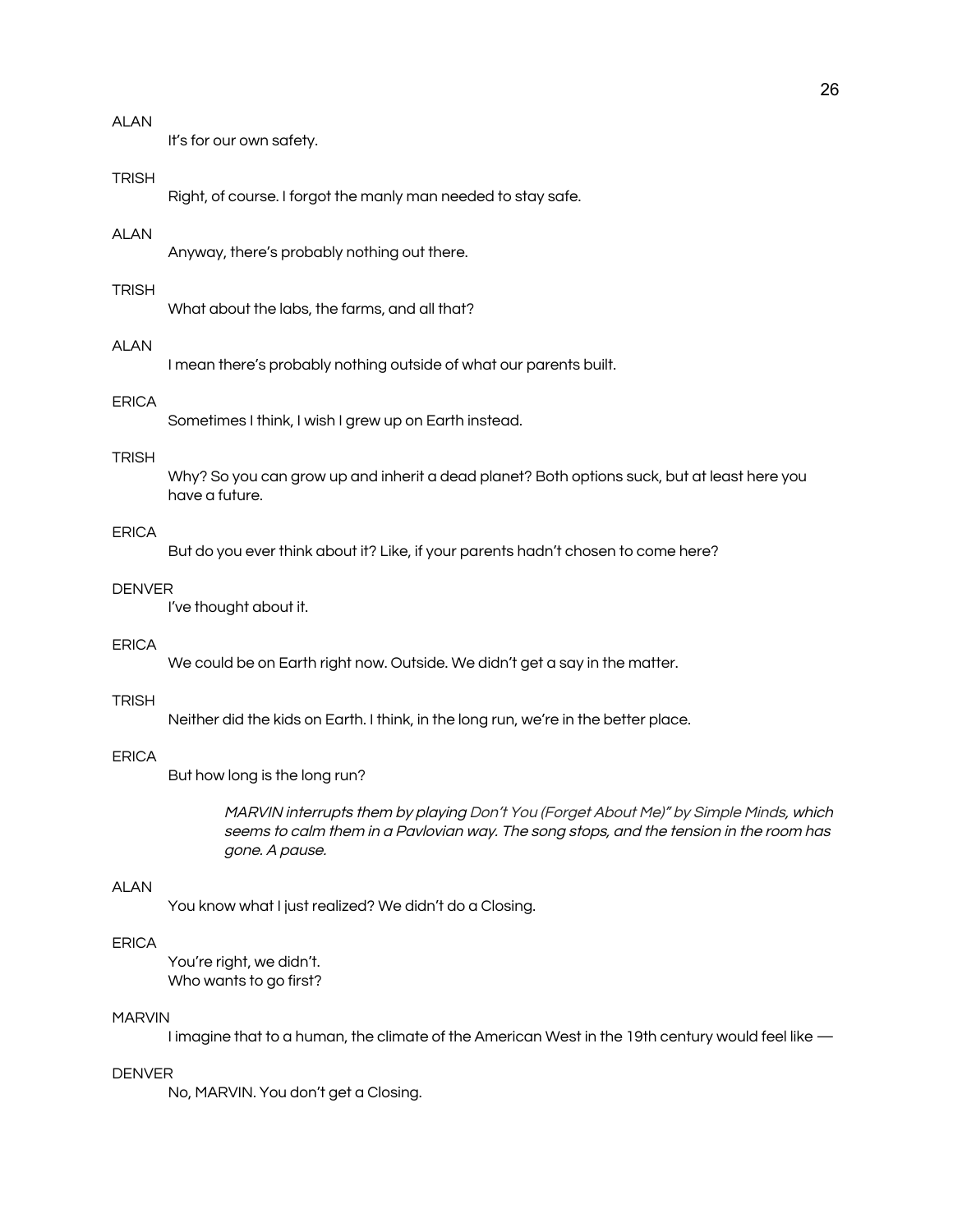## MARVIN

I'm participating.

## **FRICA**

We should let him do one sometime.

### DENVER

But he's not an actual part of this.

## ERICA

It might be interesting, though. To hear what he thinks.

#### **DENVER**

You know what's even more interesting? To hear what I think. Okay, what do I imagine — ? Oh! I imagine that horses would be soft, and huge, bigger than they look in movies. I imagine that their eyes are full of loneliness.

Wait — MARVIN, can you get us a horse?

## MARVIN

No I cannot.

# **DENVER**

Damn it.

#### ERICA

Trish? What about you?

#### TRISH

I don't have anything.

#### ALAN

Come on.

## ERICA

There has to be something.

#### TRISH

Fine. I imagine that being inside a bar is dark and cool and isolating, even on a hot day. I imagine that having a stranger come to town is exhilarating, like taking a breath too quickly.

#### **FRICA**

Thank you, Trish. Those are good ones.

— I imagine that looking into a row of shop windows, all lined up on a city street, must be better than watching anything on TV. I imagine seeing all the people in the stores, shopping for clothing and food and presents for their families. I imagine the nervous and excited feeling of running away from one place to go somewhere else, even though you might not know where you're going. I imagine being in a city, surrounded by all those tall buildings and people going places. Maybe they're running away somewhere too. I imagine owning a whole building and a piece of land that you can call your own, something that's been passed down through generations until it reaches you. I imagine being in charge of a place. That must feel nice.

**ALAN** 

Yeah.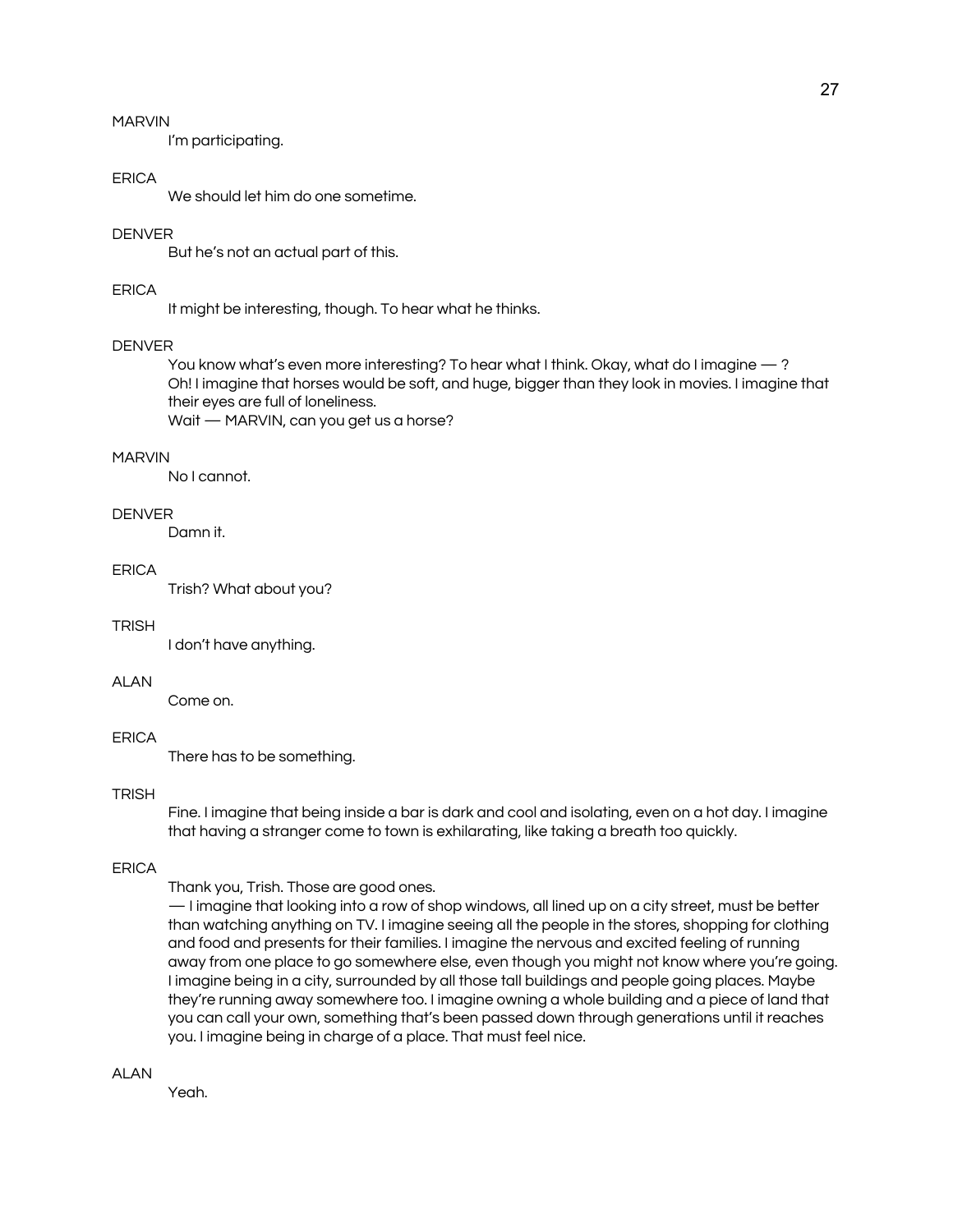What about you? This one was your idea.

## **ALAN**

This is going to sound dumb, but — I imagine living in a small town like that would be a lot like living here. You'd see the same people all the time. It'd probably feel like the rest of the world was just part of your imagination, some distant made-up idea outside the borders of what you know.

#### ERICA

That doesn't sound dumb.

# DENVER

You could go *crazy* thinking like that. — Get it? Crazy Wes Wyatt?

# **TRISH**

We get it, Denver.

#### **DENVER**

Pow! Pow! Ha.

## **TRISH**

You all having fun acting like children?

#### ERICA

When are we going to get to feel like kids again?

## **DENVER**

I hope I feel like a kid all the time.

#### **TRISH**

We know, Denver.

## ERICA

Anyway, who wants to do the next Simulation?

#### **DENVER**

Ooo, I'll have to pick something good.

#### **TRISH**

You really think this is worthwhile? We could be doing anything else.

## ALAN

I do. It's a great idea, Erica.

#### **DENVER**

Spies. No, nuclear apocalypse. No, spies in the nuclear apocalypse!

## ERICA

We need something to take our minds off the Test. Something to do until our parents get back.

#### TRISH

Until they can tell us what's going on.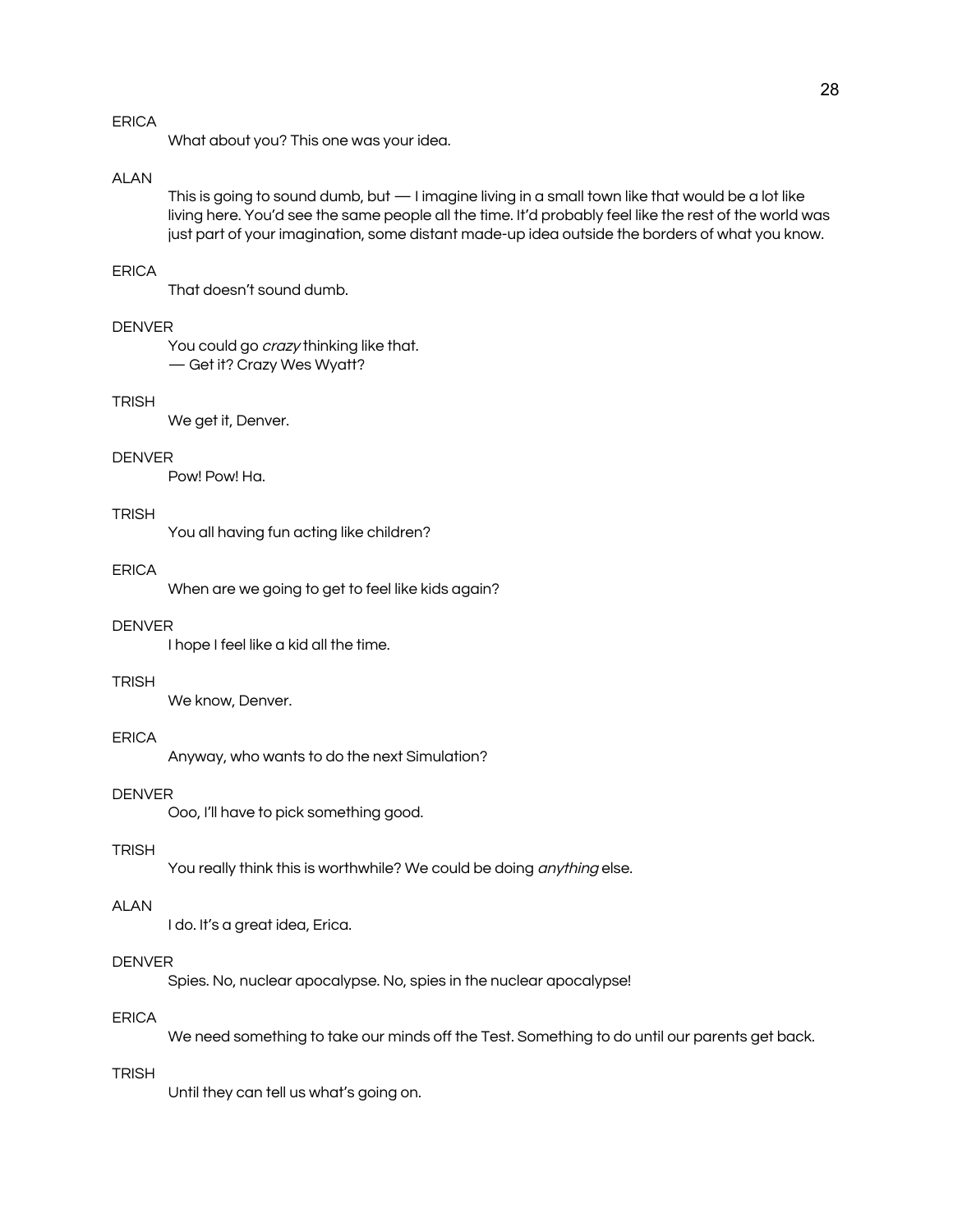Plus, it'll be fun.

#### **DENVER**

Yeah, come on, Trish.

### **TRISH**

I'm not trying to be the bad guy here, but —

#### ERICA

We know.

## **DENVER**

She's just jealous that I got to be Crazy Wes Wyatt.

# ERICA

What I'm saying is, it's something we can agree on. We all like it. It's like our last hurrah.

#### **TRISH**

— Okay. Yeah.

# ERICA

Yeah?

# **TRISH**

Yeah, a last hurrah. That's something I can get behind.

# ERICA

Perfect! Sound good to you guys?

# DENVER

I'm going to think of the best Simulation ever.

# ERICA

So you've got the next one?

#### DENVER

Yeah! I still have to decide though. Nuclear apocalypse spies who are also robots?

#### ERICA

Actually, let's give you some more time to make up your mind.

# ALAN

You should come up with the next one, Erica.

## TRISH

Yeah, that'd be good.

# ERICA

Sure, if you guys think so.

#### DENVER

Just don't choose nuclear apocalypse robot spy dinosaurs.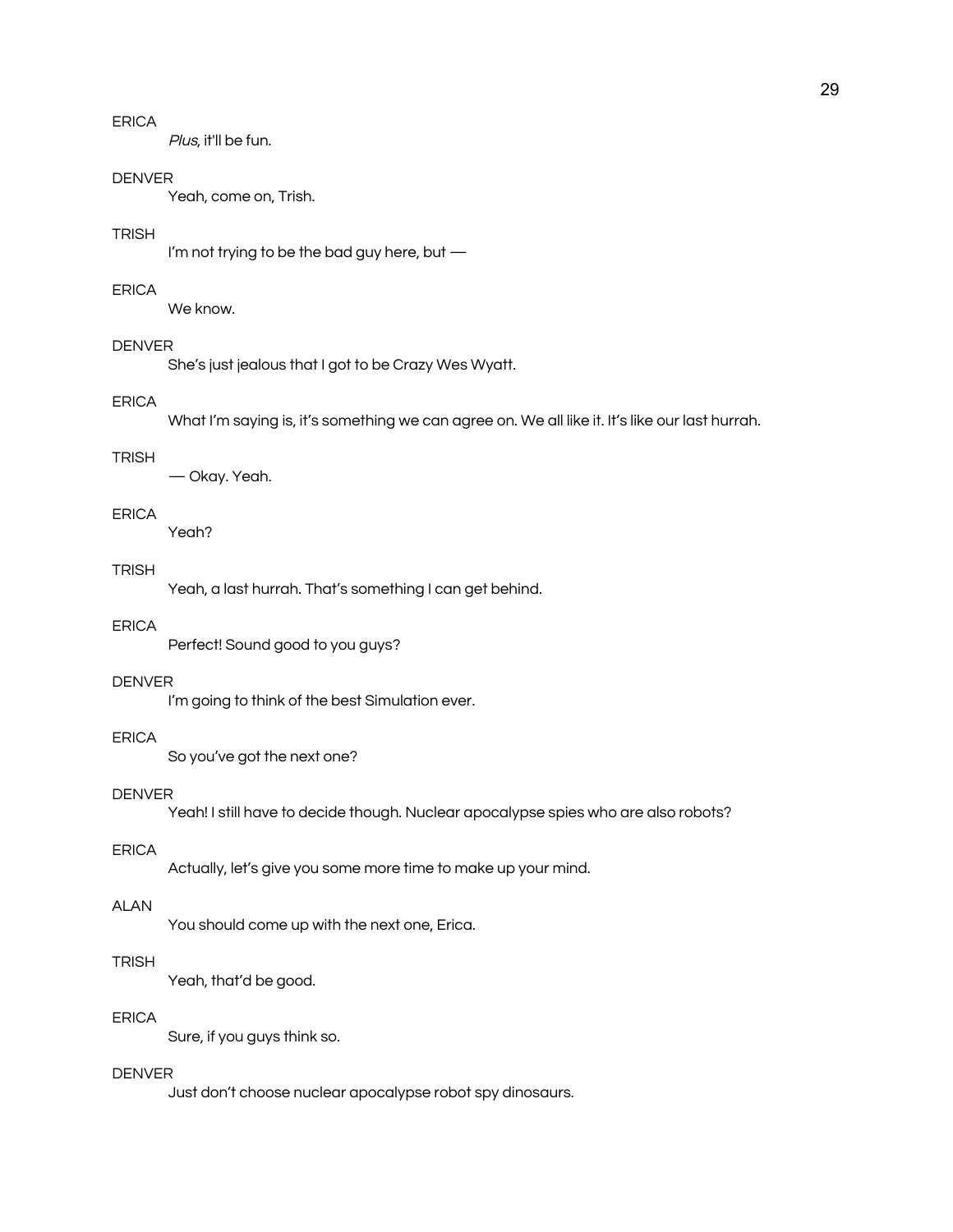I don't think I would've thought of that anyway. But how about this — a daughter and her date come home late from a high school dance.

# ALAN

I see what you're going for, yeah. Kind of like a John Hughes thing.

#### DENVER

Ooo, those are good ones. "Don't mess with the bull, young man—"

#### DENVER / ALAN

"You'll get the horns!"

#### DENVER

Classic.

## ERICA

Right, so they come home, and her parents are waiting up for her.

#### **TRISH**

Isn't that a bit cliche?

## ERICA

Maybe, but —

#### ALAN

It's her decision, we do whatever Erica decides.

## DENVER

Who's who? Can I be the boyfriend?

#### ERICA

If you want.

#### ALAN

Does that make me the dad?

# ERICA

I guess so. Sure. That works out. Trish, do you want to be the mom?

#### **TRISH**

Do I have to?

# **FRICA**

You could be the daughter instead.

## **TRISH**

I don't really like when Simulations feel like they're ripped straight from movies we've seen.

# ERICA

It isn't, though. We get to make it our own.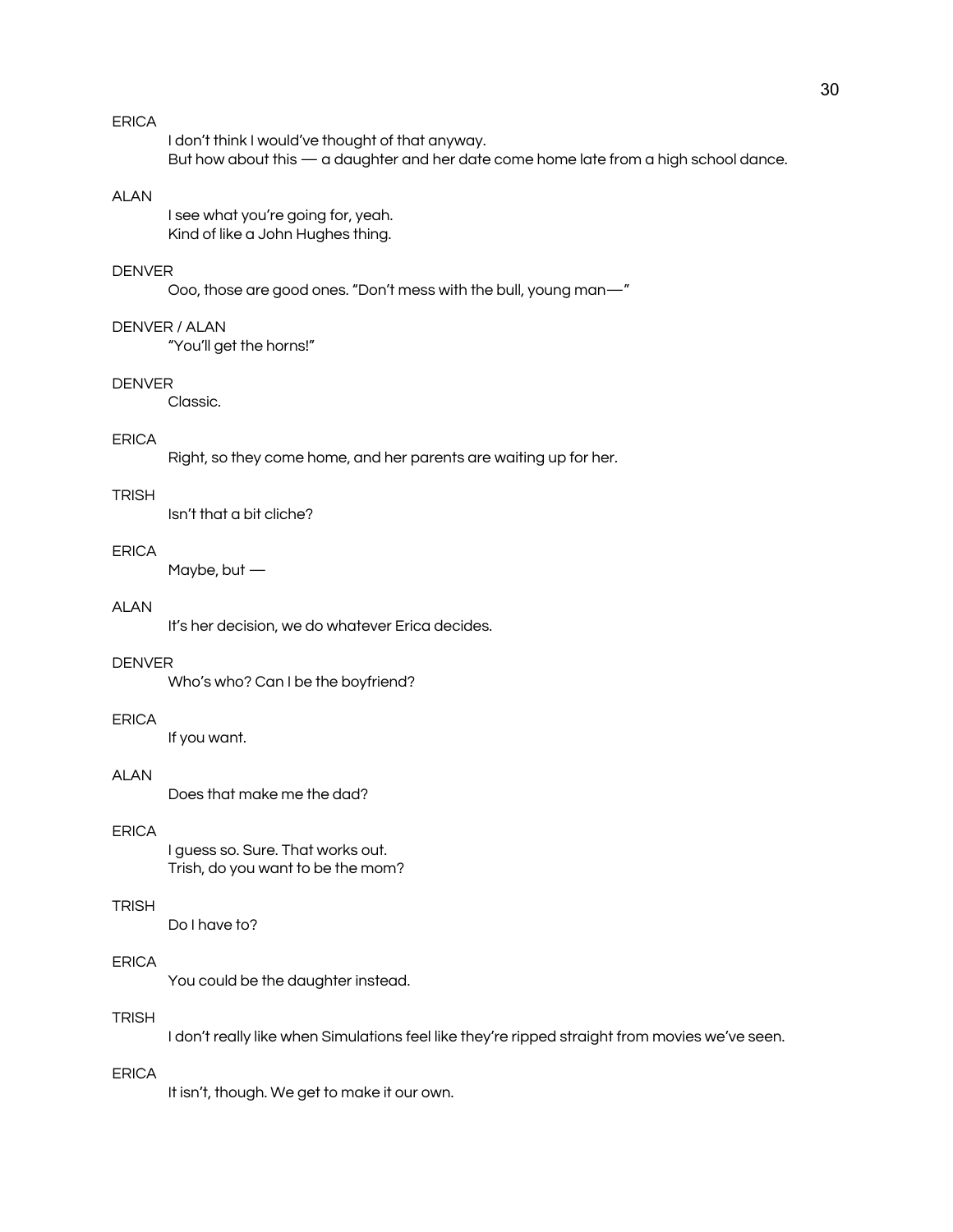That's the fun part!

## **FRICA**

I tried to pick something simple, so everyone would be happy. And we can take it wherever feels right. Is that okay?

#### TRISH

It's fine.

## ERICA

It isn't ripped straight from movies.

#### **TRISH**

Okay. I get it. Let's start. You doing the Opening, Erica?

# ERICA

Are you the mom?

#### **TRISH**

Sure. I'll be the mom.

# ERICA

Great. Thank you. And yes, I'll start the Opening.

## DENVER

Yeah, set the stage. Paint a picture.

#### ERICA

Alright. We're in the living room of a house. Like a traditional, all-American house in a — um suburb? Am I thinking of the right word?

### DENVER

MARVIN, is suburb the right word?

#### MARVIN

A suburb is an outlying district of a city, typically residential.

# ERICA

Right, so, a car in the driveway, a couch and chairs across from a TV, that sort of thing. I'm thinking somewhere like Ohio. Or Michigan? Maybe Illinois. They're all in that same Midwest region. But that sort of idea.

## DENVER

Is that close to Texas?

#### ERICA

No.

# DENVER

Oh. I have no idea where that is, then.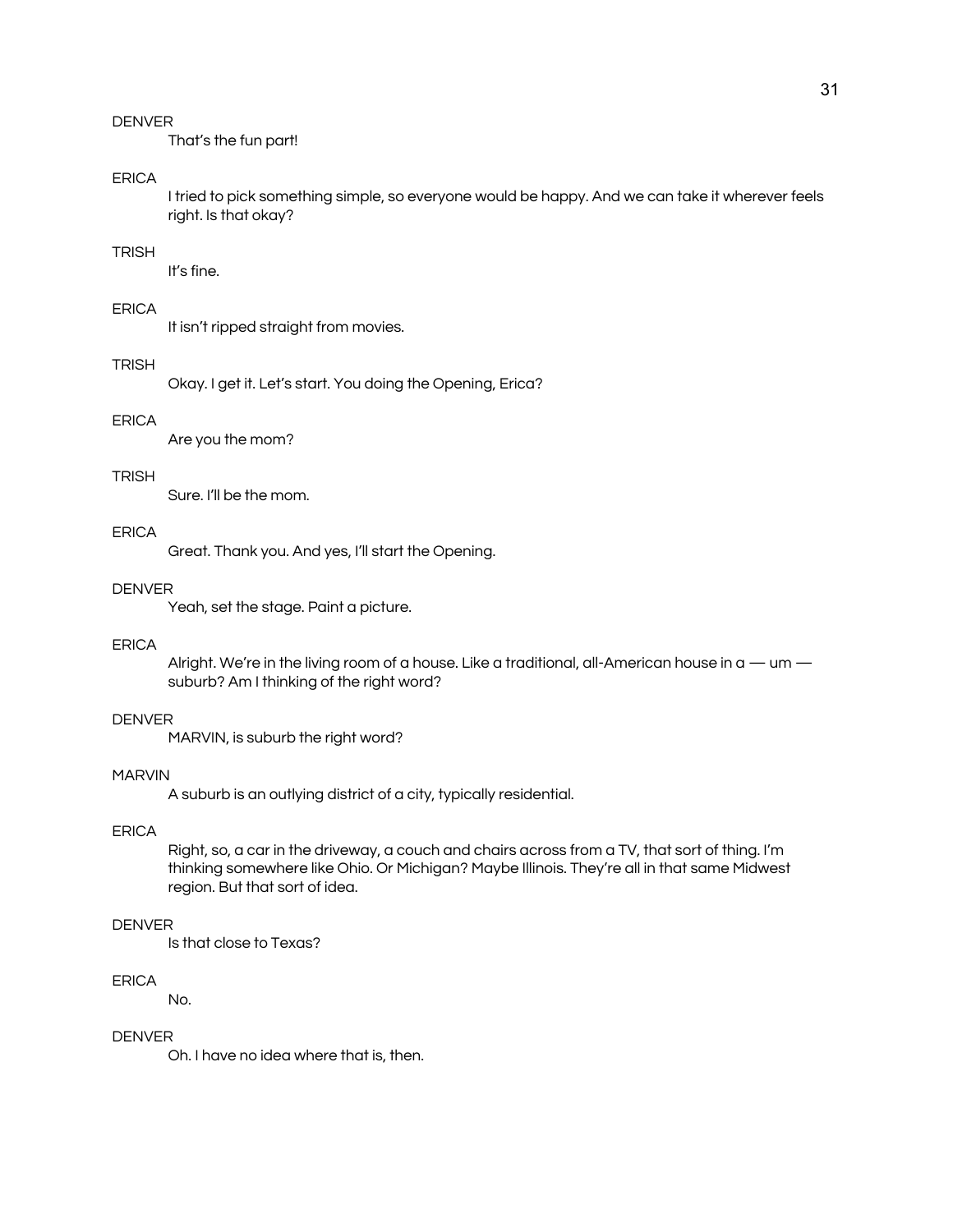Didn't you ever pay attention in Earth History?

## DENVER

Honestly, listening to your mom talk about that stuff kind of put me to sleep. MARVIN, where is the Midwest?

## ERICA

It's literally in the name, it's in the midwest of America —

## MARVIN

The Midwestern United States is a region which occupies the northern central part of the country. It comprises twelve states: Illinois, Indiana, Iowa, Kansas —

## TRISH

Okay, MARVIN, that's enough.

#### ERICA

I think it would be cool to live in the Midwest. It seems so interesting. And all-American. I'm pretty sure my mom told me once that she's from Kansas.

#### **TRISH**

You'd want to live there? Why?

#### ERICA

I don't know. I just like learning about that sort of thing. What different places on Earth are like.

## TRISH

It doesn't matter, though. It's not like it makes a difference to us, we'll never go to those places.

## ERICA

Who's to say we won't?

#### DENVER

My parents were from Denver! Which is  $a -$  state.

#### ERICA

City.

#### DENVER

That's why they named me —

#### **TRISH**

Denver, yes, we know.

# **ALAN**

Anyone have more details they want to add?

## ERICA

Um — family photos on the walls going up the stairs.

# ALAN

Maybe a fireplace?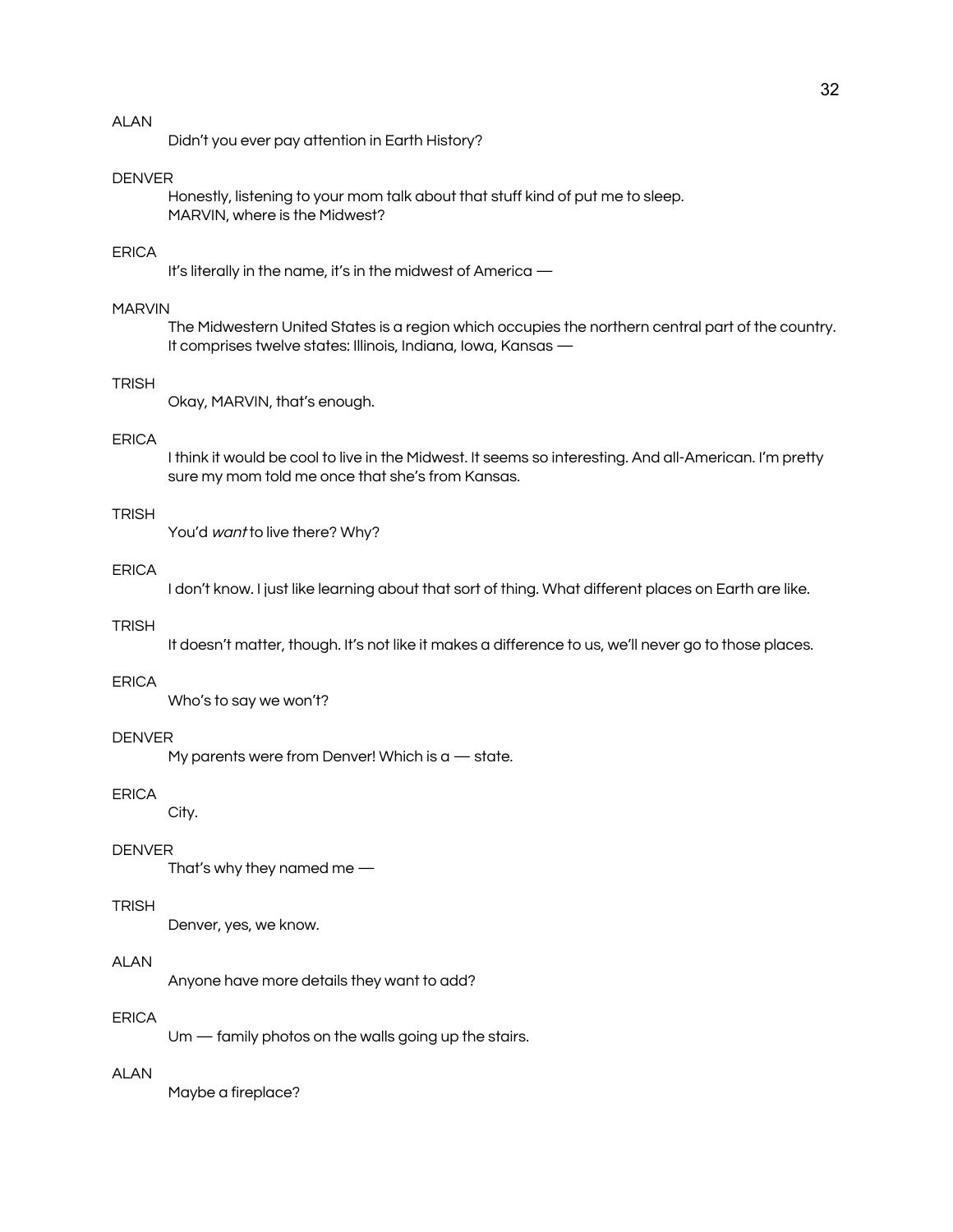Could be.

# ALAN

Where they put knick-knacks and candles and things on the mantle. And where they hang their stockings for Christmas.

# **TRISH**

Maybe they don't celebrate Christmas.

# ALAN

Sure, but you think all-American living room fireplace and you think stockings.

## DENVER

I like the fireplace. The dog curls up in front of it during the winter, when it gets cold out.

# ERICA

But this is the spring.

#### DENVER

I wish I had a dog.

# ERICA

What else?

#### DENVER

A cat, too. And an elephant!

#### ERICA

No, what else is in the living room? For the Simulation?

## ALAN

A big window that looks out onto a front yard where the kids used to play when they were little.

## **FRICA**

Yes. Perfect.

# **TRISH**

How many kids do they have?

# ERICA

Two. But only one's living at home. The other one —

## DENVER

Ran away. To work in the circus.

## ERICA

Absolutely not.

# DENVER

Why not??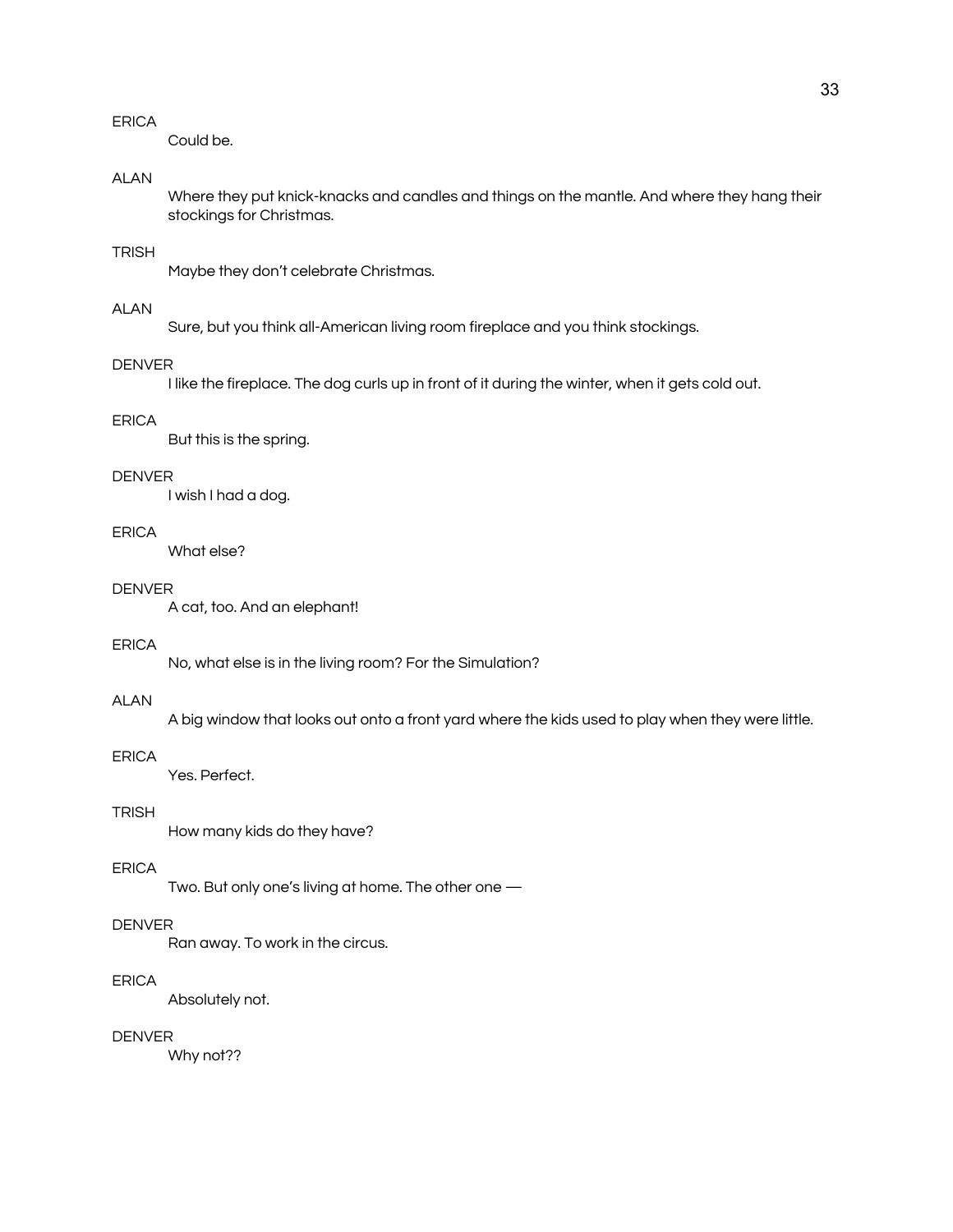The other one's away at college.

#### ERICA

Yes, that sounds right.

## DENVER

Essays and toga parties and, um — hangovers! "Toga, toga!"

## ERICA

But that kid isn't here. They're not a part of the Simulation.

## DENVER

Maybe I'll do a toga party for mine. Dinosaur spies in the zombie apocalypse take a night off and throw a toga party!

#### **TRISH**

That isn't a cliche, at least.

#### ERICA

What else? We've got the living room, couch, TV, fireplace, family photos —

## DENVER

 $Doq -$ 

# ALAN

And a "Home Sweet Home" sign. Or, "Home is Where the Heart Is". Something like that.

## TRISH

Oh my god.

#### DENVER

Ooo, that's good. That's perfect.

## **TRISH**

It's awful.

# ALAN

Do you think everything I suggest is bad, Trish, or —

## **TRISH**

No, awful in a good way. Ha. Like it's so vague and terrible that it tells you exactly who these people are. It's great.

# **ALAN**

Oh. Thank you.

# ERICA

Is that everything? I think we have enough to get started.

## ALAN

It's up to you. It's your Simulation.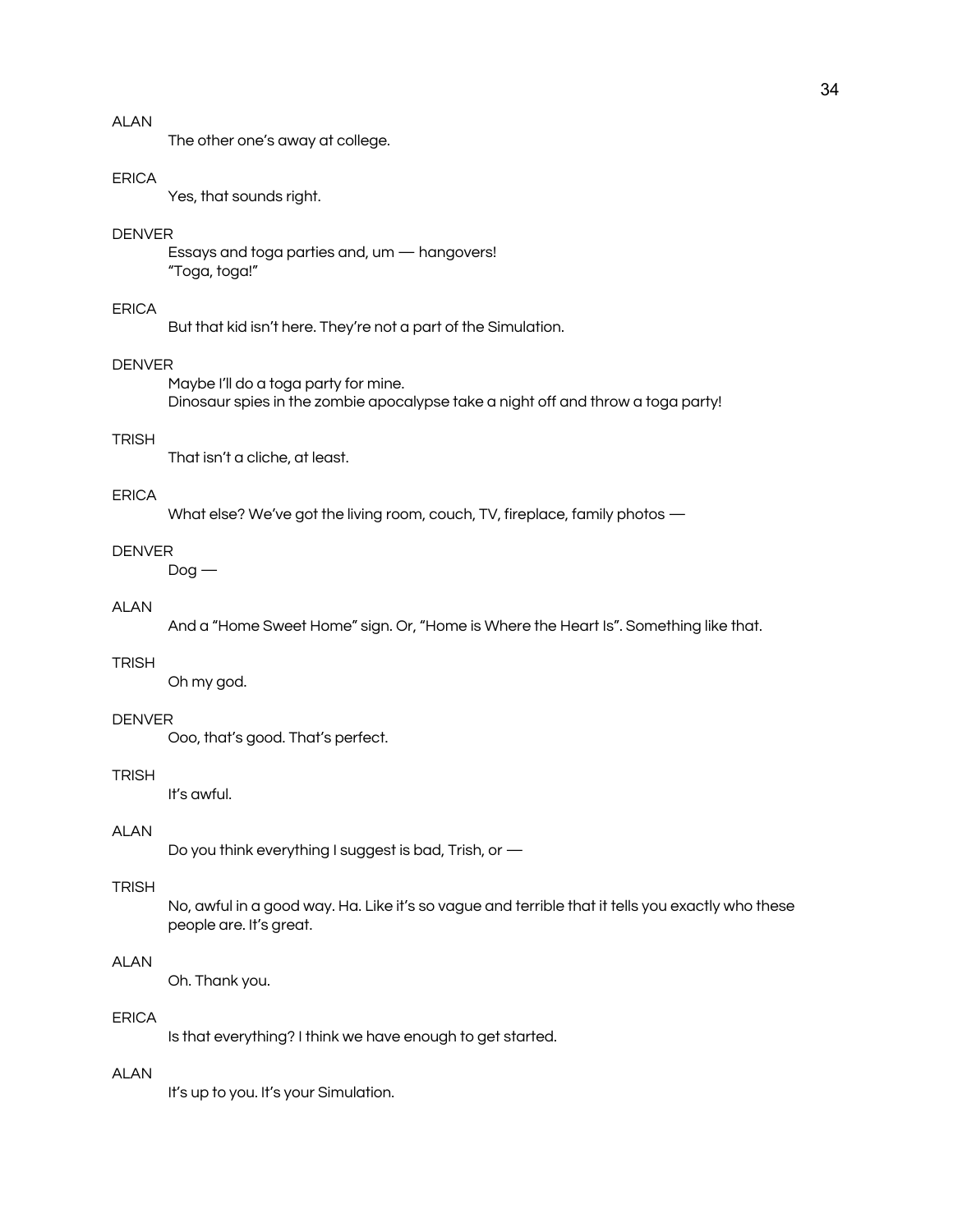Alright, I'm calling it. We're ready to start.

## **DENVER**

Can I say "places" this time?

#### ERICA

Go for it.

## DENVER

Places, everyone! MARVIN, take it away!

> MARVIN dims the lights to make it look like night. A drawer in the wall opens, with high school dance type costumes for DENVER and ERICA, who take them and exit. ALAN and TRISH set up <sup>a</sup> few chairs to represent <sup>a</sup> living room sort of setup. ALAN and TRISH sit.

#### ALAN

Honey, relax.

#### **TRISH**

I'm fine.

# **ALAN**

I can feel how tense you are.

#### **TRISH**

I'm not tense.

## ALAN

It's going to be okay.

#### **TRISH**

How do you know?

#### ALAN

Just relax.

# **TRISH**

How am I supposed to relax? Have you seen the time?

#### ALAN

I have, but —

# **TRISH**

She was supposed to be home from the dance by midnight. It's almost two in the morning.

## ALAN

I know when she was supposed to be home.

#### **TRISH**

It's not like her. Being this late isn't like Liz. We should try calling again.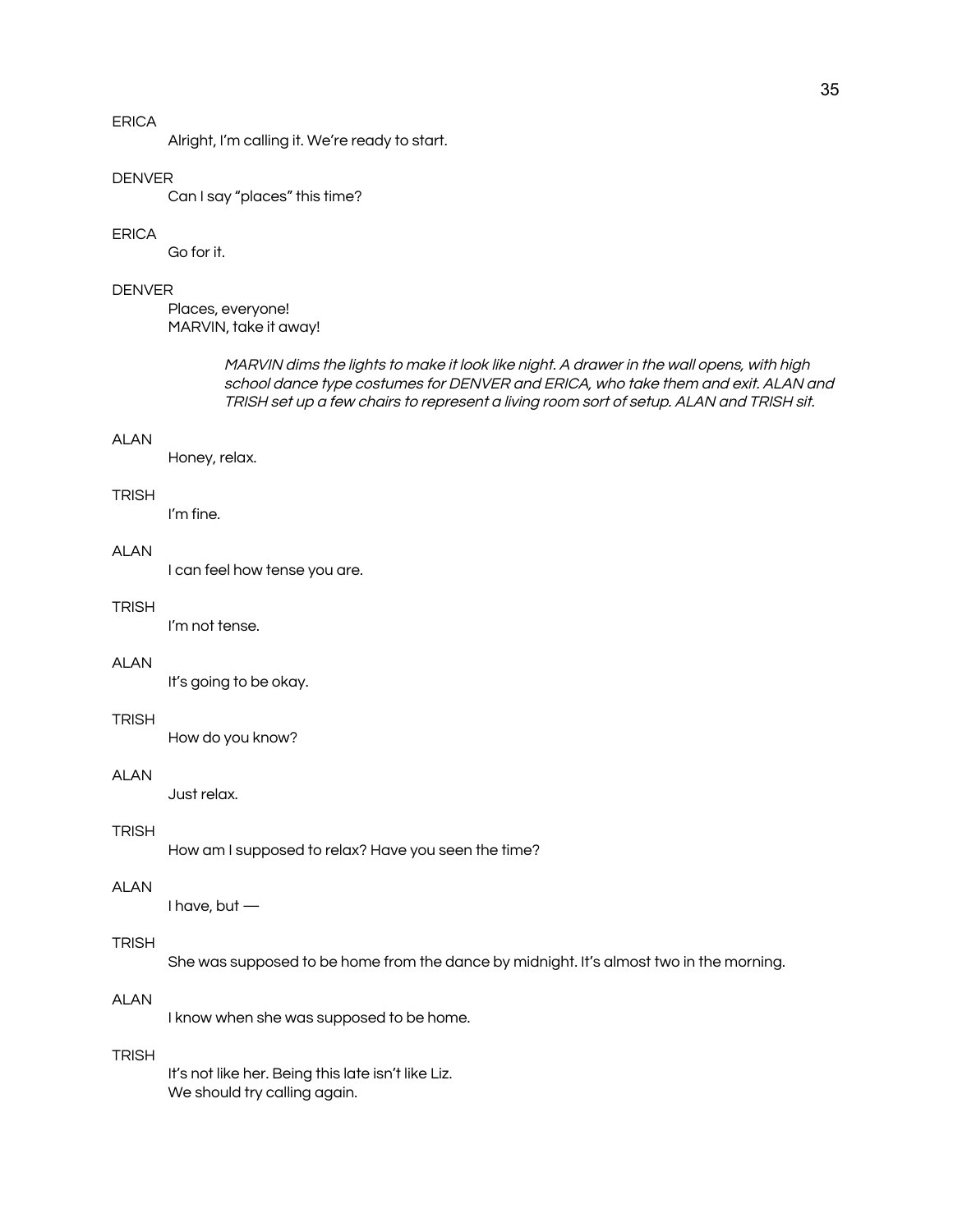What makes you think it'll work this time?

— Wait, we didn't say when this was. Do they have cell phones?

## ERICA entering

Sorry, sorry. Um — yes. Let's make it the beginning of the century. So they have cell phones. But no virtual intelligence yet. Right?

#### DENVER off

So no MARVIN?

# MARVIN

How can I help, Denver?

#### ERICA

Never mind, MARVIN. Did we miss anything else?

# AI AN

I don't think so.

## ERICA

Cool. Let's keep going.

ERICA exits.

# ALAN

So. Calling her didn't work.

## **TRISH**

I know that.

## ALAN

Let's go to bed, then. She'll come home.

#### **TRISH**

I'm worried.

# ALAN

Ricky's a good kid. I'm sure they're fine.

#### **TRISH**

But what if they aren't?

# ALAN

— She isn't answering her phone, so we don't have a way of knowing for sure. I say let's go to bed.

#### **TRISH**

I don't think that's a good idea.

#### ALAN

Well, what do you want us to do?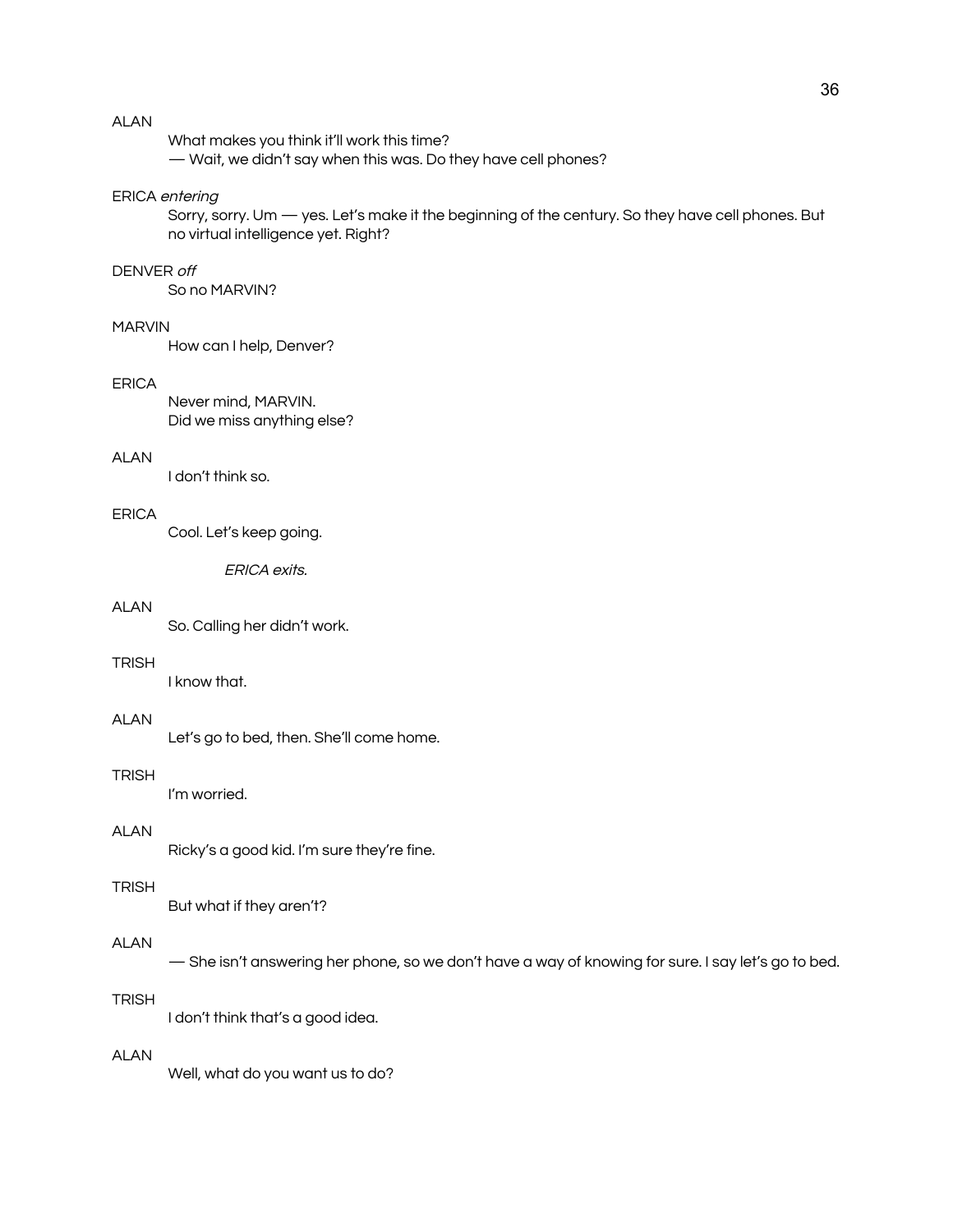# **TRISH**

I'm taking the car, I'm going to find her.

#### ALAN

Alright, no.

## **TRISH**

Greg. We don't know where our daughter is.

# ALAN

And I'm sure it won't be the last time, Karen! I need you to relax, please.

# TRISH

Stop telling me to relax!

# ALAN

You're stressing me out.

# TRISH

You *should* be stressed! You know what, Greg, I'm going whether you like it or not. If you don't care about Liz's safety, then I don't know what to say to you.

# **ALAN**

Can't we just go to bed? I'm sure she'll be here in the morning.

## **TRISH**

It is the morning, Greg. The time is two. In the morning.

# ALAN

You know what I mean.

#### **TRISH**

I'm not doing this right now. I'm going to get our daughter.

#### ALAN

From where?? You don't even know where she is!

# **TRISH**

Well I'm going to try to find out!

#### ALAN

I won't let you do that!

# **TRISH**

Why do you insist on being the one in charge all the time??

## DENVER off

Ding dong!

#### ALAN

— Hello?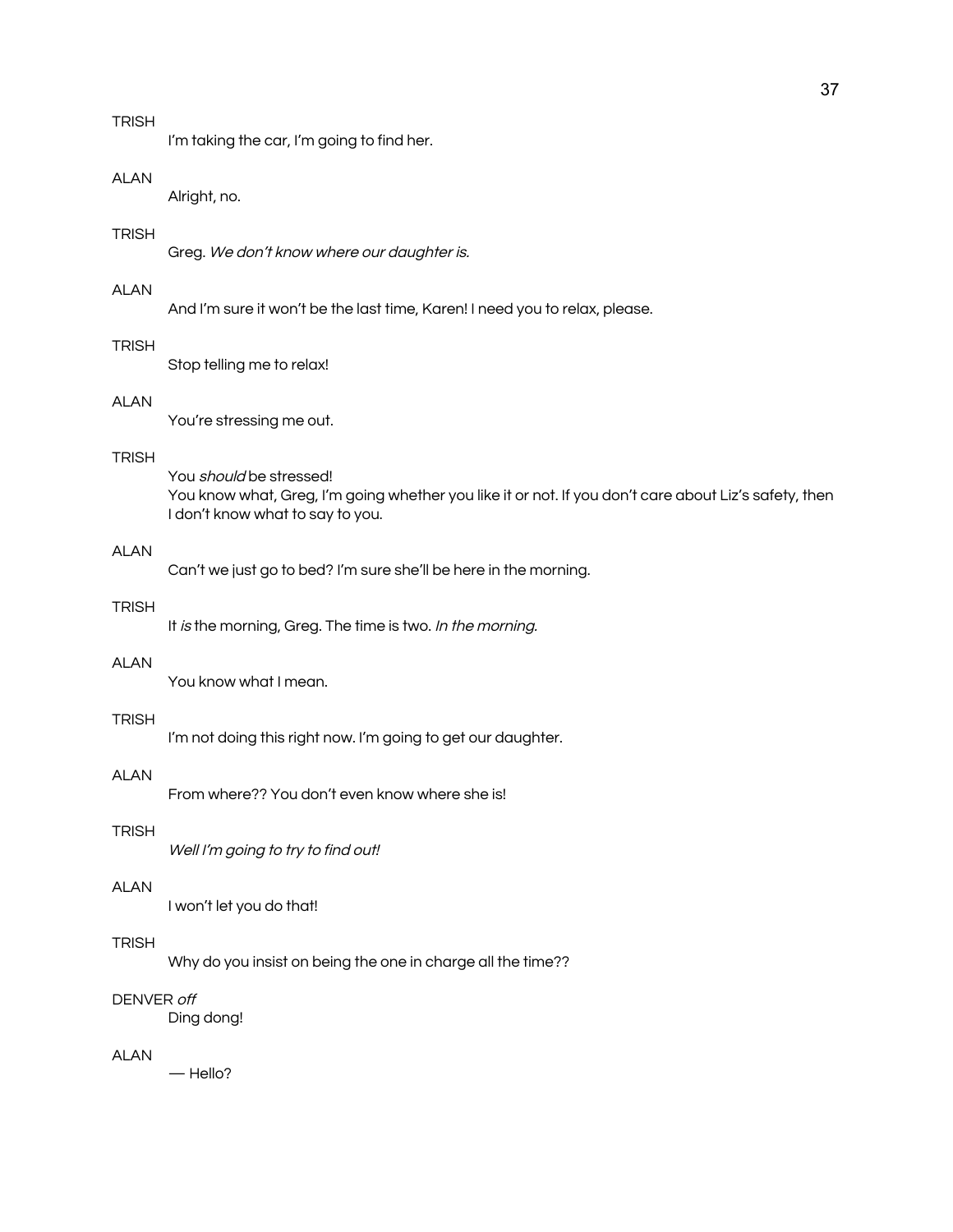Mom? Dad? Sorry, it's me. The door's locked, I forgot my key.

#### **TRISH**

One second!

#### TRISH lets ERICA and DENVER in.

## ERICA

Sorry it's so late.

## TRISH sweet

Don't worry about it, sweetheart.

#### DENVER

Hi, Mr. and Mrs. Remington-Waters-DeMille.

## ALAN

— Remington-Waters-DeMille?

#### DENVER

Yes sir. It's your name?

## ALAN

Oh. Great. Of course.

## ERICA

We lost track of time. You were probably worried sick.

## **TRISH**

Don't mention it. We knew you'd be okay.

# ALAN

Your mother was definitely worried.

#### **TRISH**

Greg.

#### ALAN

What?

## ERICA

Sorry, mom.

# TRISH

No, no —

# ALAN

She was going to take the car and scour the city to find you.

# **TRISH**

I wasn't that bad. Greg, I wasn't —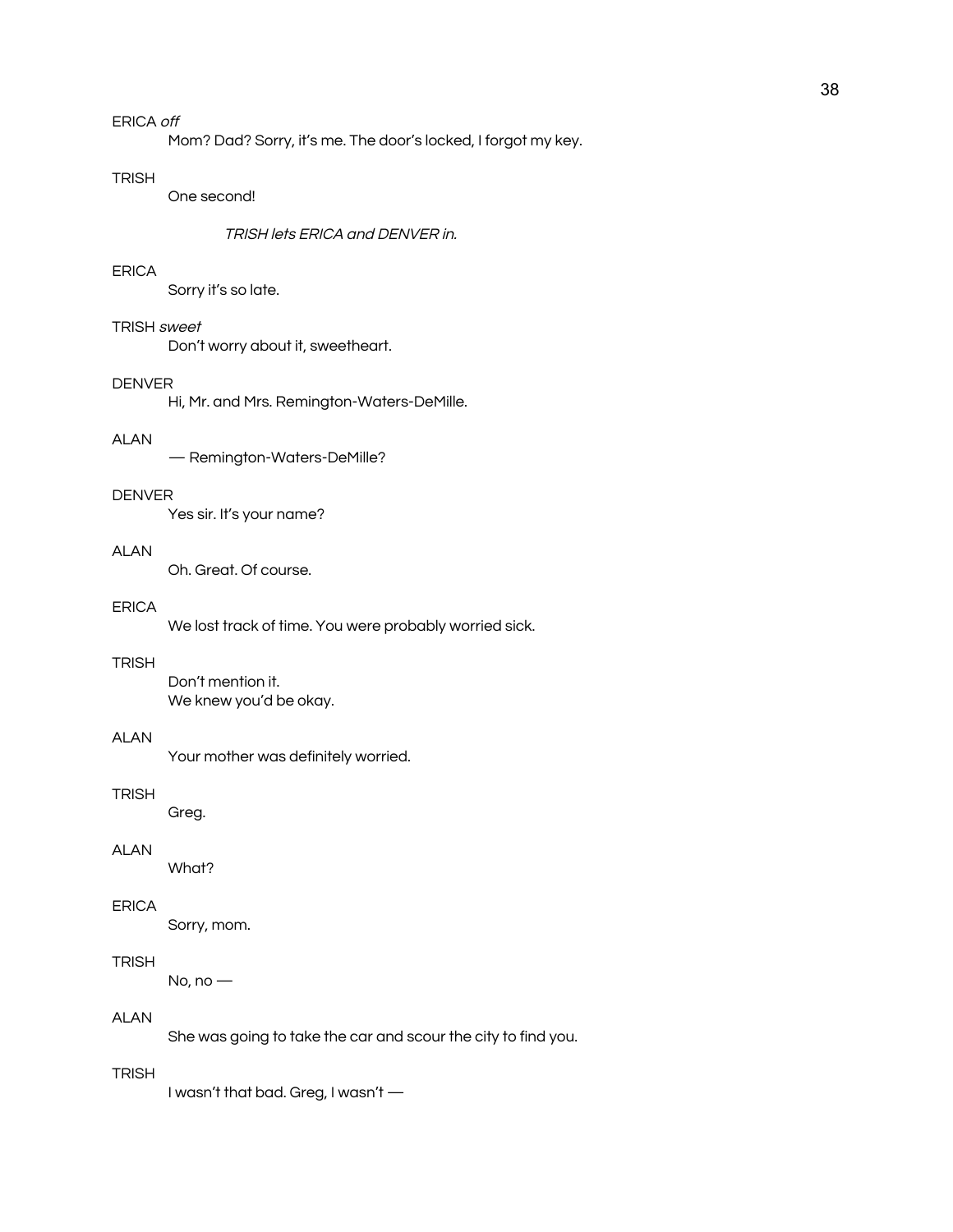It was my fault, anyway. Don't get mad at Liz.

## ERICA

Ricky.

## ALAN

— Why? What was your fault, Ricky?

#### ERICA

Nothing.

## DENVER

Well, we had to talk about —

# **TRISH**

Greg, they're home. It's okay.

# ALAN

No, I'd like to know.

#### **TRISH**

Honey, relax.

## ALAN

Ha! I hope you recognize the irony in you telling me to relax, Karen.

# ERICA

 $D$ ad —

#### DENVER

It's okay. They know. We should tell them.

# ALAN

What do we know?

#### **TRISH**

Tell us what?

#### ERICA

The dance was fine. Okay, goodnight!

# ALAN

Not so fast, young lady.

# MARVIN interrupting

Attention: Incoming message from MRV-Explorer to M-1 Compound Command. "Cue Compound Emergency Simulation #4481, to be initiated in —"

The message abruptly cuts off.

#### ERICA

— What was that?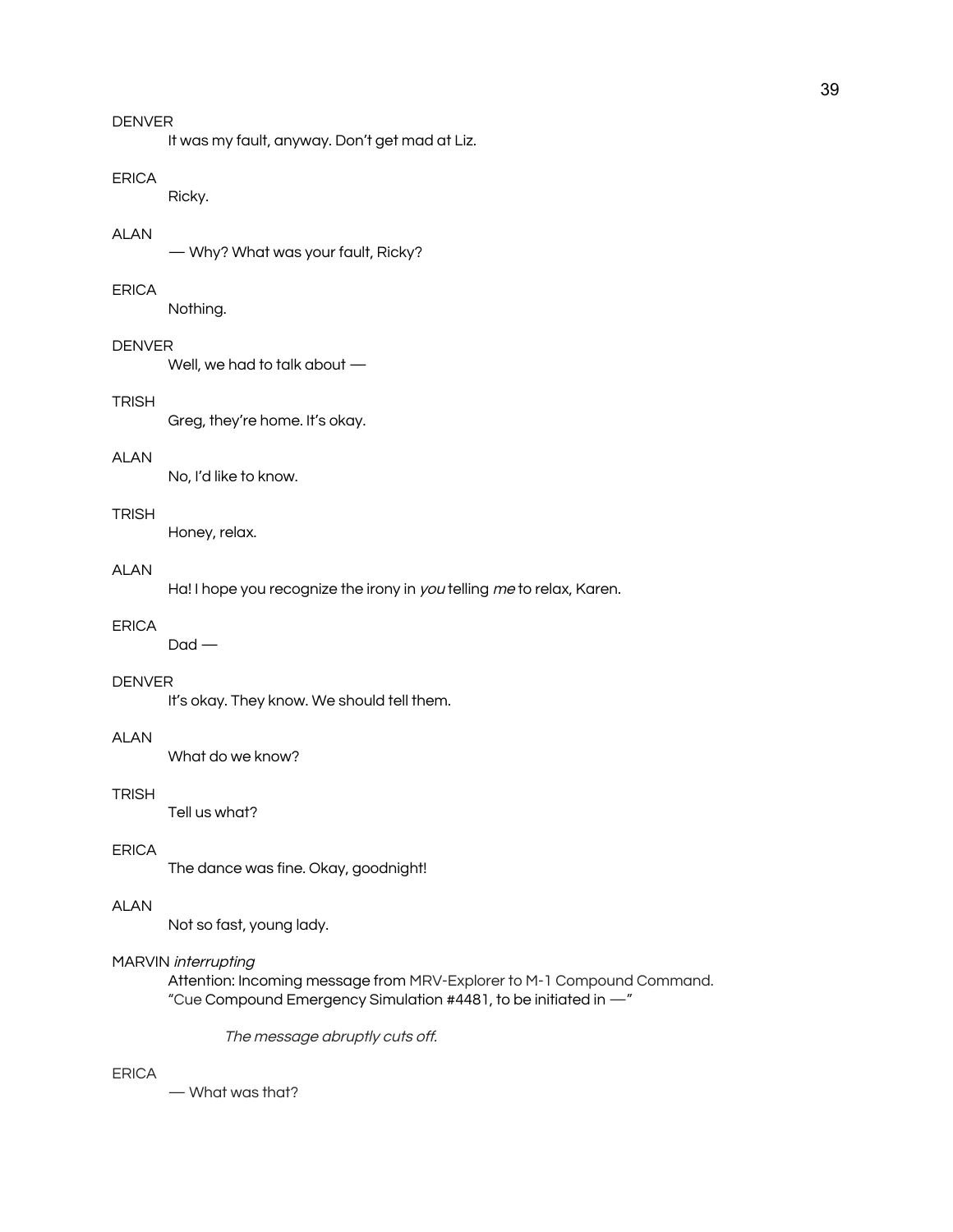Simulation? Is MARVIN trying to play a Simulation with us?

#### DENVER

MARVIN, no.

## ERICA

MARVIN, play the full message.

## MARVIN

I'm sorry, Erica, you do not have the proper authorization to access this message.

#### **FRICA**

Not authorized?

# DENVER

Access message, MARVIN.

## MARVIN

I'm sorry, Denver, you do not have the proper authorization to access this message.

#### **TRISH**

What's going on?

## ERICA

I mean, it sounded like an instruction from our parents —

## ALAN

Going to Command, though. Do you think something's going wrong?

## ERICA

Whatever's going on, they'll probably be able to figure it out.

# TRISH

MARVIN, play the message.

#### MARVIN

I'm sorry, Trish, you do not have the proper authorization to access this message.

#### ERICA

Should we just continue with the Simulation?

# ALAN

I want to know what that was. A compound emergency?

## **TRISH**

I don't think it was meant for us. It said it was going to Command.

# DENVER

Then why did it play in here?

#### TRISH

I don't know, but I'm sure it was cut off for a reason.